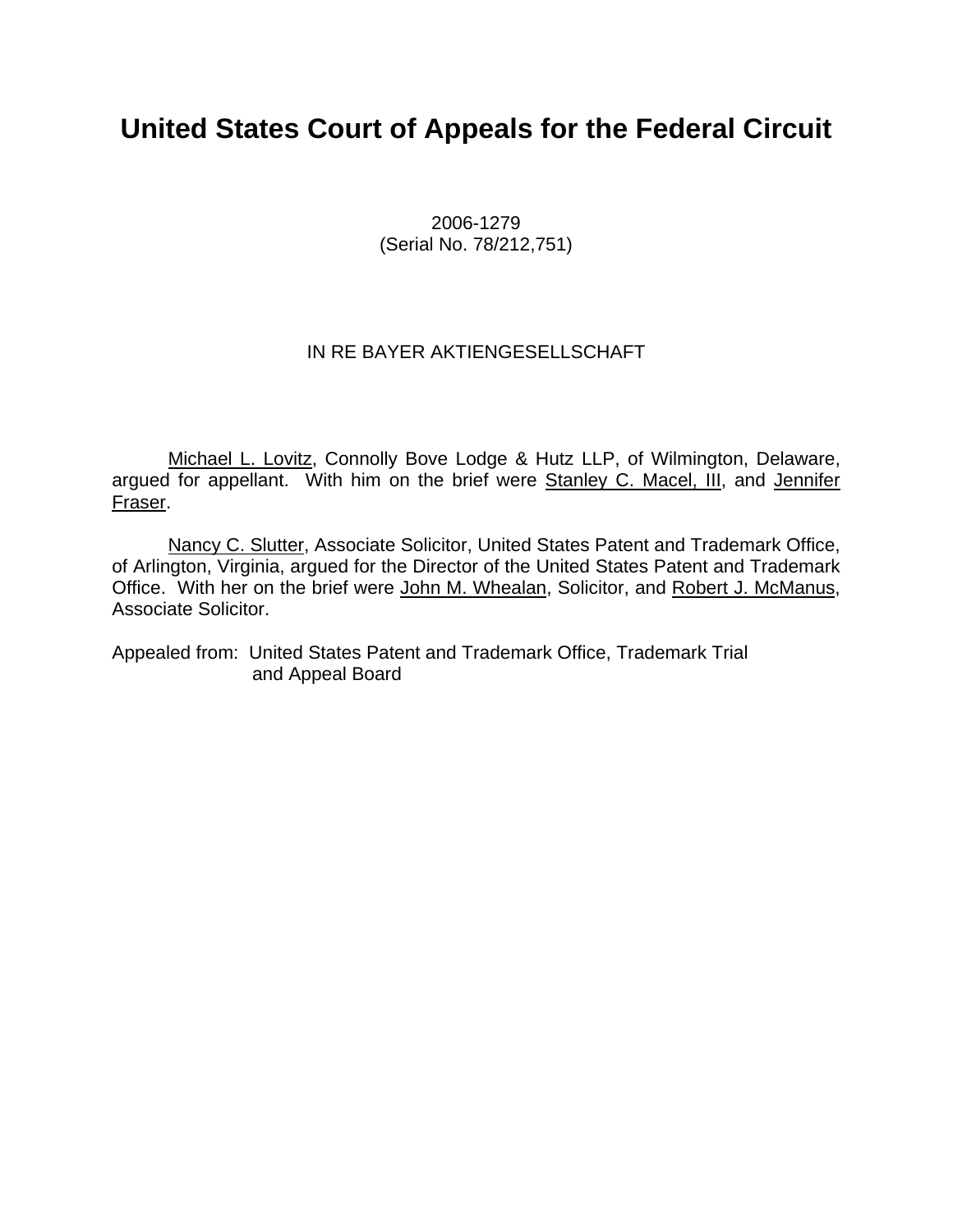# **United States Court of Appeals for the Federal Circuit**

2006-1279 (Serial No. 78/212,751)

IN RE BAYER AKTIENGESELLSCHAFT

\_\_\_\_\_\_\_\_\_\_\_\_\_\_\_\_\_\_\_\_\_\_\_\_\_\_\_\_

\_\_\_\_\_\_\_\_\_\_\_\_\_\_\_\_\_\_\_\_\_\_\_\_\_\_\_\_

DECIDED: May 24, 2007

Before NEWMAN, SCHALL, and MOORE, Circuit Judges.

Opinion for the court filed by Circuit Judge MOORE. Dissenting opinion filed by Circuit Judge NEWMAN.

MOORE, Circuit Judge.

Bayer Aktiengesellschaft (Bayer) appeals the Trademark Trial and Appeal Board (Board) ruling that the proposed mark ASPIRINA is merely descriptive for analgesic goods. In re Bayer Aktiengesellschaft, Serial No. 78/212,751 (TTAB Mar. 17, 2006) (Final Decision). Because the Board's ruling is supported by substantial evidence, we affirm.

#### BACKGROUND

On February 10, 2003, Bayer filed an intent-to-use application under 15 U.S.C. § 1051(b)(1) to register the mark ASPIRINA in connection with analgesic goods. The examining attorney initially refused registration on the grounds that the mark is merely descriptive, or alternatively, deceptively misdescriptive, of Bayer's goods. In support of this refusal to register the mark, the examining attorney found that ASPIRINA is the Spanish word for aspirin and provided an online dictionary definition that equates ASPIRINA with aspirin. The examining attorney also considered online evidence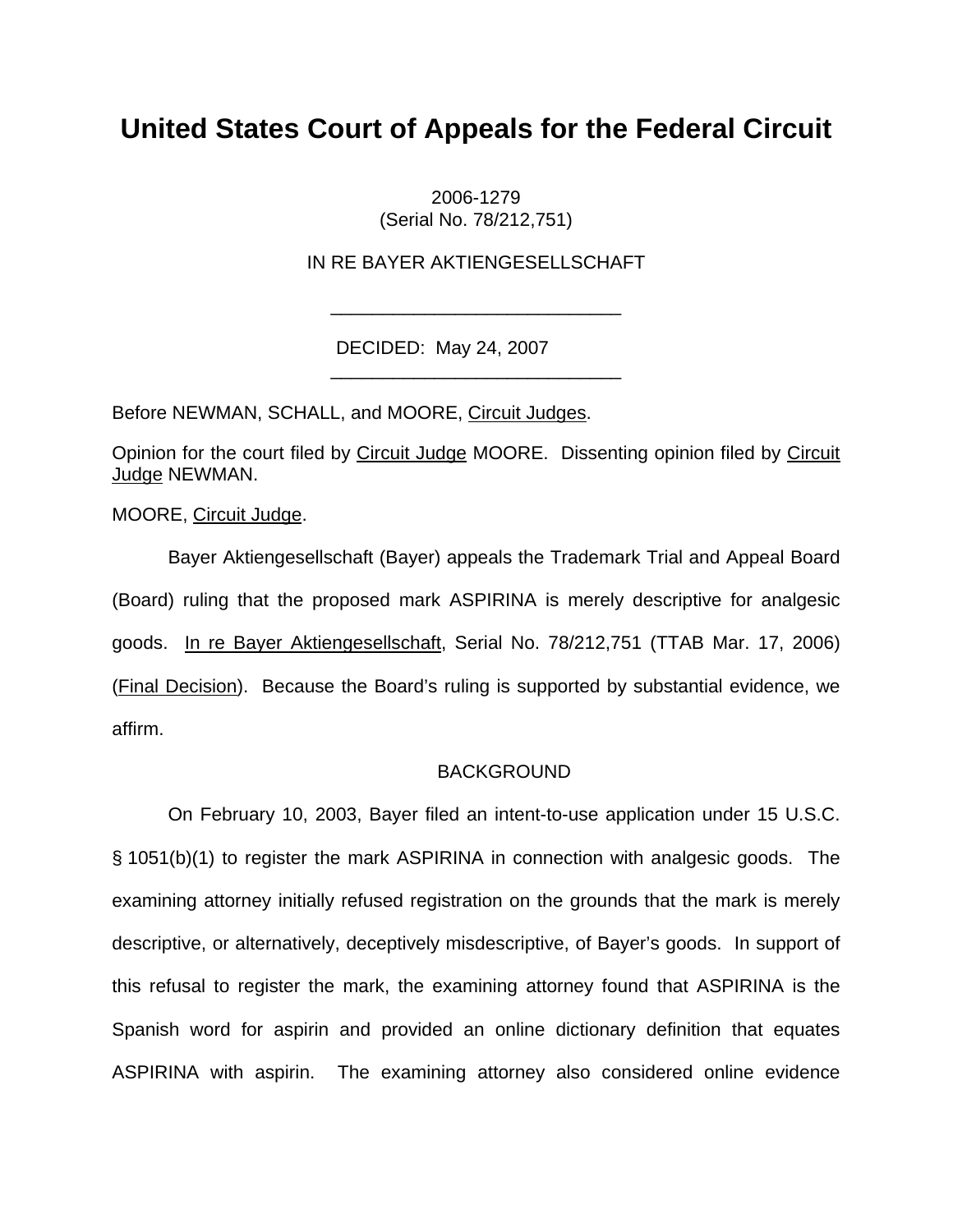obtained from GOOGLE search engine results showing the descriptive nature of the term including a translation of Bayer's aspirina.com Spanish-language website. Bayer responded by asserting that ASPIRINA was a coined term with no known meaning in English or any other language. Bayer also asserted that the translation tool used by the examining attorney improperly translated ASPIRINA as aspirin without noting that Bayer was the origin of the goods and that Bayer was working with GOOGLE to resolve this translation "error." Bayer provided extensive evidence of foreign registration of ASPIRINA to the examining attorney to demonstrate that consumers, including Spanishspeaking consumers, understand ASPIRINA to indicate that Bayer is the source of particular analgesic products.

The examining attorney issued a final refusal to register ASPIRINA on the ground that the term is merely descriptive of analgesic products to the relevant consumers. The examining attorney cited numerous story excerpts from a NEXIS database search in which aspirin appeared as the definition of ASPIRINA and two online dictionaries which both equated the term ASPIRINA with aspirin in support of this rejection. The examining attorney also noted that "[t]he foreign equivalent of a merely descriptive English word is not registrable. It too is merely descriptive." Bayer then submitted an unsuccessful request for reconsideration with its own dictionary evidence and appealed to the Board.

After briefing and oral argument, the Board rendered a decision on December 1, 2005, affirming the examining attorney's refusal to register ASPIRINA for use in connection with analgesics. The Board considered the evidence of record in light of the history relating to the term aspirin, which has long since become a generic term in this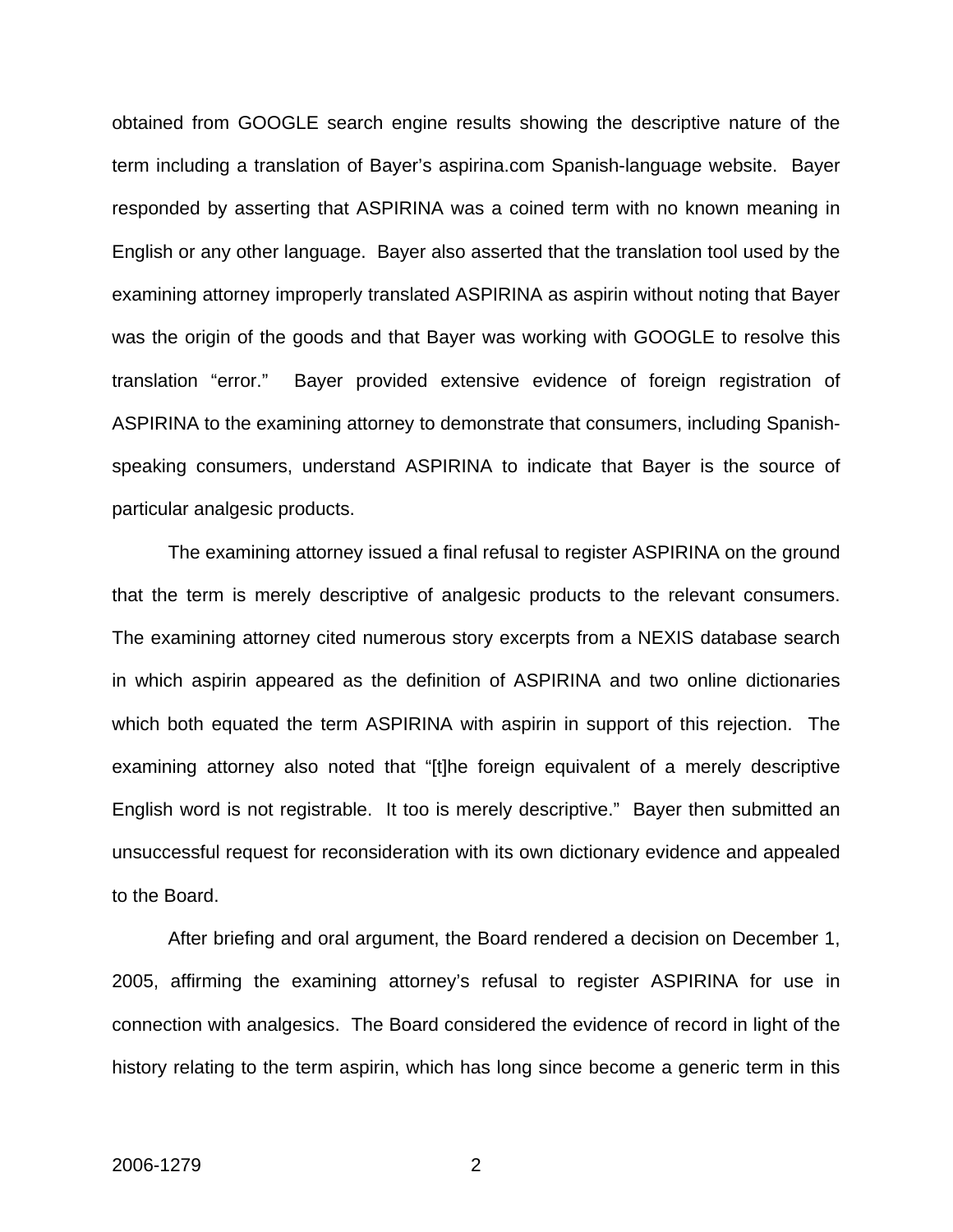country for the class of analgesic goods that consist of a white crystalline compound of acetyl salicylic acid.<sup>[1](#page-3-0)</sup> Final Decision, slip. op. at 7-8 (citing <u>Bayer Co. v. United Drug</u> Co., 272 F. 505 (S.D.N.Y. 1921)). The Board concluded that consumers will view ASPIRINA as merely a variation or misspelling of the generic term aspirin and determined that the terms are close in sound, appearance, and meaning. Id. at 8-9. The Board also found that ASPIRINA immediately conveys the impression that Bayer's analgesics are aspirin-based products. Id. at 9. The examining attorney asserted before the Board that the Spanish word ASPIRINA translates to aspirin in English. The Board declined to engage in a foreign equivalents analysis given its finding that the record demonstrates that ASPIRINA is a merely descriptive variation of aspirin. Id. at 8.

Bayer timely appealed this decision. This court has jurisdiction under 28 U.S.C. § 1295(a)(4)(B).

#### **DISCUSSION**

Section 2(e)(1) of the Lanham Act precludes registration of a mark that, "when applied to the goods of the applicant, is merely descriptive of them." 15 U.S.C. § 1052(e)(1) (2006). A term is merely descriptive if it immediately conveys knowledge of a quality, feature, function, or characteristic of the goods or services with which it is used. In re Gyulay, 820 F.2d 1216, 1217 (Fed. Cir. 1987). Descriptiveness of a mark is not considered in the abstract. Rather, it is considered in relation to the particular goods for which registration is sought, the context in which it is being used, and the possible significance that the term would have to the average purchaser of the goods because of the manner of its use or intended use. See In re Abcor Dev. Corp., 588 F.2d 811, 813-

<span id="page-3-0"></span> <sup>1</sup> The issue of whether ASPIRINA is a generic term was not before the Board, Final Decision, slip op. at 2 n.2, and likewise is not before this court.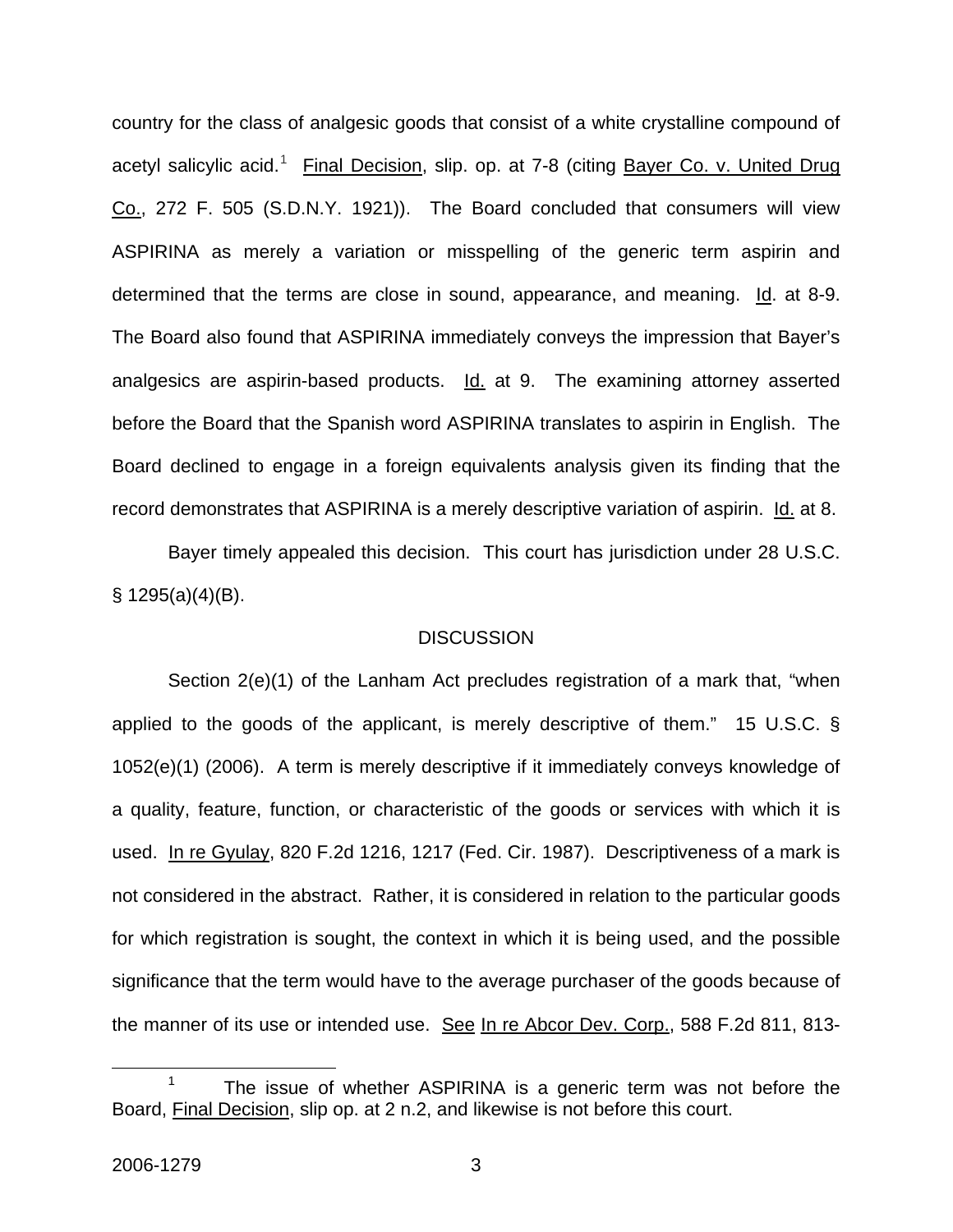14 (CCPA 1978); see also In re MBNA Am. Bank N.A., 340 F.3d 1328, 1332 (Fed. Cir. 2003). The examining attorney has the burden to establish that a mark is merely descriptive.

The determination that a mark is merely descriptive is a factual finding, and this court reviews the Board's fact finding for substantial evidence. In re MBNA, 340 F.3d at 1332; see In re Oppendahl & Larson LLP, 373 F.3d 1171, 1173 (Fed. Cir. 2004) (stating that determining a mark's placement on the fanciful-suggestive-descriptive-generic continuum is a question of fact). Substantial evidence "means such relevant evidence as a reasonable mind might accept as adequate to support a conclusion." Consol. Edison Co. v. N.L.R.B.*,* 305 U.S. 197, 229 (1938). The issue before us is whether, upon review of the record as a whole, substantial evidence supports the Board's finding that ASPIRINA is merely descriptive as applied to Bayer's analgesic products.

#### **I.**

Evidence that a term is merely descriptive to the relevant purchasing public "may be obtained from any competent source, such as dictionaries, newspapers, or surveys." In re Bed & Breakfast Registry*,* 791 F.2d 157, 160 (Fed. Cir. 1986); see In re Dial-A-Mattress Operating Corp., 240 F.3d 1341, 1344-45 (Fed. Cir. 2001) (stating that competent sources to show the relevant purchasing public's understanding of a term or phrase include dictionary definitions, trade journals, newspapers, and other publications). In this case, the record contains a variety of evidence including:

- Four dictionary definitions of ASPIRINA or aspirin and four Spanish/English translations of ASPIRINA and aspirin;
- GOOGLE search results showing the top ten "hits" for ASPIRINA;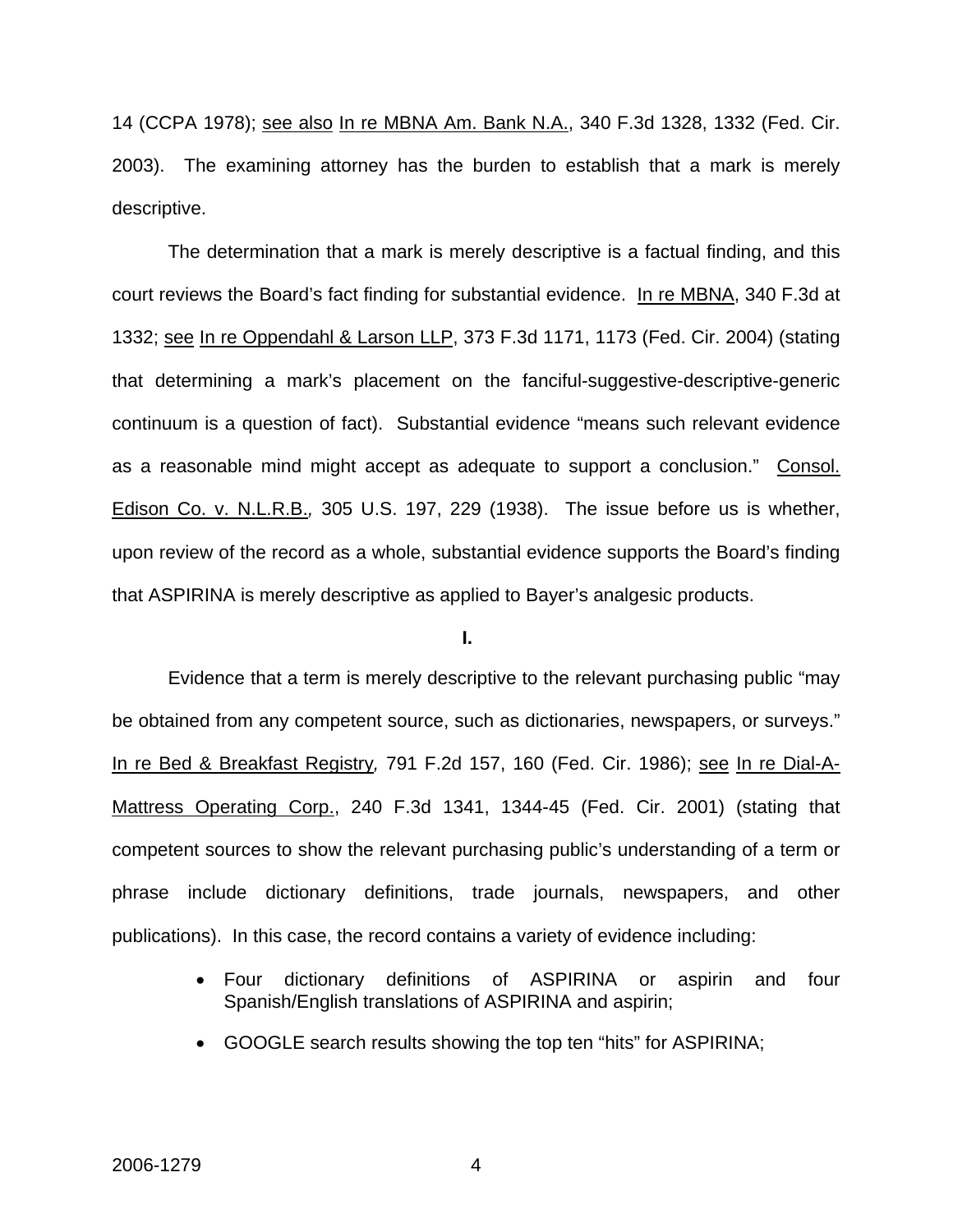- Bayer's webpage aspirina.com in both Spanish and English (translation from Spanish to English performed using GOOGLE's free translation software);
- Numerous story excerpts identified in a search of the NEXIS database; and
- Copies of the registrations of ASPIRINA in numerous Spanish-speaking countries and an International Registration of ASPIRINA in an additional twenty countries. $2$

We consider each of these categories of evidence in turn after a comparison of the terms ASPIRINA and aspirin with respect to their appearance, sound, and meaning.

## **A. Appearance, Sound, and Meaning**

Aspirin is generic for analgesics and has been generic for this class of pharmaceuticals over eighty years. See Bayer, 272 F. at 505. In determining whether ASPIRINA is sufficiently similar to aspirin to render it merely descriptive of analgesic goods, the relevant features of the mark are considered including appearance, sound, and meaning. The Board found that ASPIRINA and aspirin are sufficiently close in appearance, sound, and meaning that "[t]he mere addition of the letter 'A' at the end of the generic term 'aspirin' is simply insufficient to transform ASPIRINA into an inherently distinctive mark for analgesics." Final Decision, slip. op. at 8, 11. Substantial evidence supports this finding. The appearance and meaning of ASPIRINA and aspirin are similar. Adding an "a" to aspirin results in virtually no distinction with respect to the visual impressions of the terms. Importantly, both terms will be used in association with

<span id="page-5-0"></span> $\frac{1}{2}$  $P^2$  A copy of Bayer's previously filed and now-abandoned application to register the same mark in connection with the same goods was considered by the examining attorney, but the Board did not assign any probative value to this abandoned application in its decision to affirm. Final Decision, slip. op. at 10.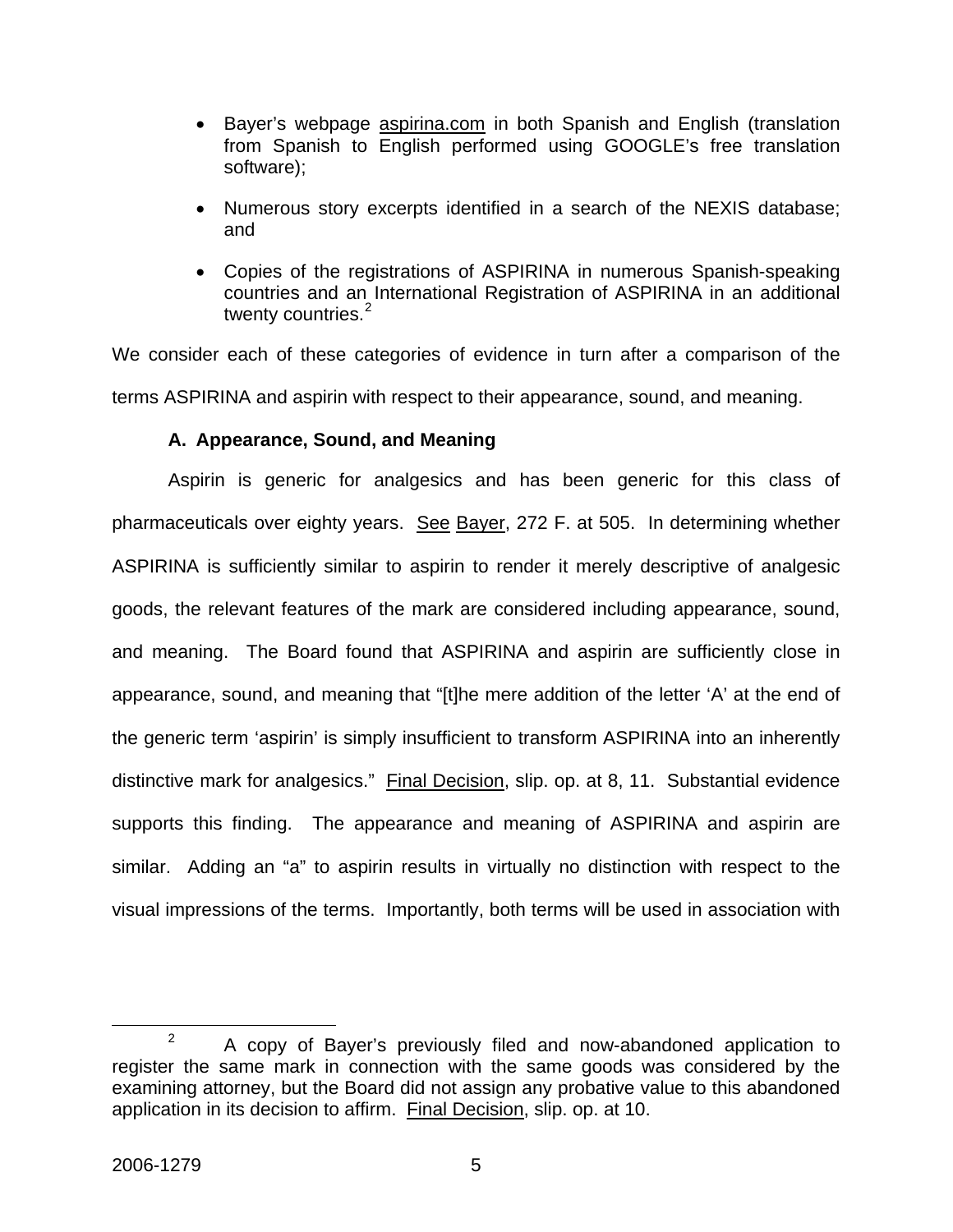the same analgesic goods in this country.<sup>[3](#page-6-0)</sup> There are, however, some differences in sound. ASPIRINA contains four syllables and aspirin contains two or three syllables (depending on how it is pronounced). ASPIRINA also contains different syllables and the emphasis is on the third syllable for ASPIRINA, whereas the emphasis is on the first syllable for aspirin. When the mark ASPIRINA is considered as a whole, the significant similarities in appearance and meaning of ASPIRINA and aspirin demonstrate that the Board's finding that ASPIRINA is merely descriptive of analgesic goods is supported by substantial evidence.

Not only did the Board consider the similarities of ASPIRINA and aspirin with respect to appearance, sound, and meaning, it also considered competent sources in the record to determine the relevant purchasing public's understanding of ASPIRINA. We consider these sources below to determine whether the record as a whole provides substantial evidence to support the Board's finding that ASPIRINA is merely descriptive.

### **B. Dictionary Definitions and Translations**

### **1. Evidence of Record**

The evidence of record includes translation results from four online Spanish/English translation websites that demonstrate that ASPIRINA is the Spanishlanguage equivalent of aspirin. Translations were obtained from wordreference.com, yourdictionary.com, ultralingua.net, and altavista.com:

- Wordreference.com (Spanish to English): **aspirina** substantive fermenio aspirin
- Yourdictionary.com (Spanish to English): aspirina [s.f.] aspirin [n.]

<span id="page-6-0"></span> $\overline{\phantom{a}}$  3  $3$  Dictionary evidence that supports the finding that aspirin and ASPIRINA have the same meaning to the relevant consumer is discussed infra in Section I(B). Moreover, it is not disputed that aspirin and ASPIRINA are to be used with respect to the same analgesic goods.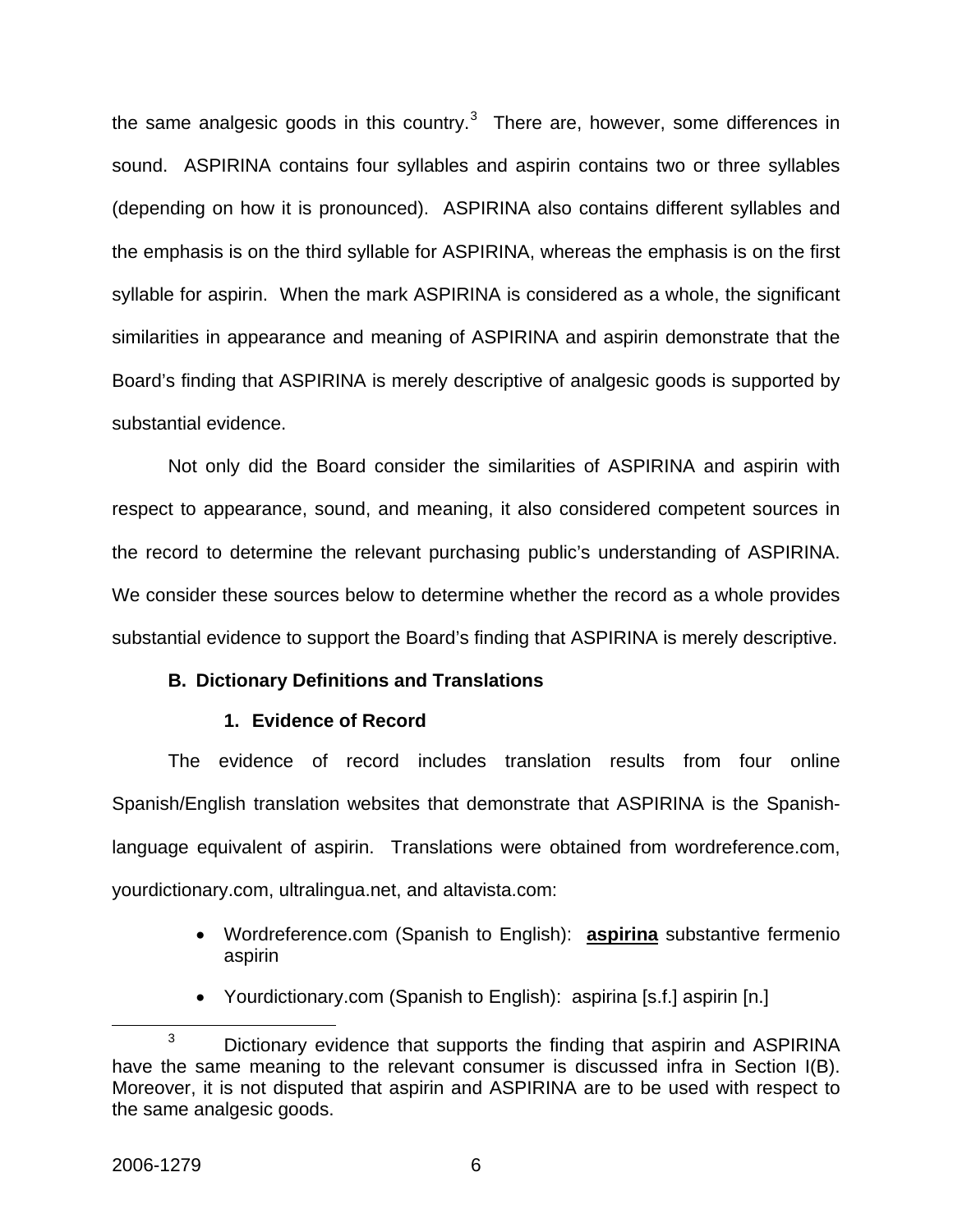- Ultralingua.net (English to Spanish): aspirin *n. <'asp&rin>*: 1. aspirina *s.f.*; (Spanish to English): aspirina *s.f.*: 1. aspirin *n.*
- Altavista.com Babel Fish Translation (English to Spanish): aspirinaspirina

The record also contains a printout submitted by Bayer from the diccionarios.com website and two paper dictionary entries for ASPIRINA. The website diccionarios.com indicates that ASPIRINA means aspirin and that it is a commercially registered name for a pharmaceutical composition of acetyl salicylic acid. The Vox Everyday Spanish and English Dictionary<sup>[4](#page-7-0)</sup> (2d ed. 2003) translates ASPIRINA to aspirin and indicates that *both* terms are registered marks. The Diccionario de la Lengua Española (2d ed. 2001) entry for ASPIRINA translates as:

**Aspirina**. (From the German *Aspirin*, Registered Trademark). *f. Med.* White, crystalline solid, constructed by acetyl salicylic acid, which is used as an analgesic and antipyretic.  $||$  2. Caplet manufactured with this substance.

These three dictionary definitions submitted by Bayer both support registration and evidence the descriptive nature of ASPIRINA. All three dictionary definitions submitted by Bayer indicate that ASPIRINA is recognized as a registered mark somewhere in the world, supporting Bayer's assertion that the relevant purchasing public would perceive ASPIRINA as a trademark. However, these three definitions also demonstrate that ASPIRINA means aspirin. Additionally, the Diccionario de la Lengua Española definition for ASPIRINA is strikingly similar to the Webster's Third New International Dictionary (unabridged ed. 1993) definition for aspirin:

**aspirin**. A white crystalline compound . . . of salicyclic [sic] acid used esp. in tablet form as an antipyretic and analgesic.

<span id="page-7-0"></span> $\overline{\phantom{a}}$  $4$  The Vox Everyday Spanish and English Dictionary is a print version of the dictionary by the same publisher that owns and operates the website diccionarios.com.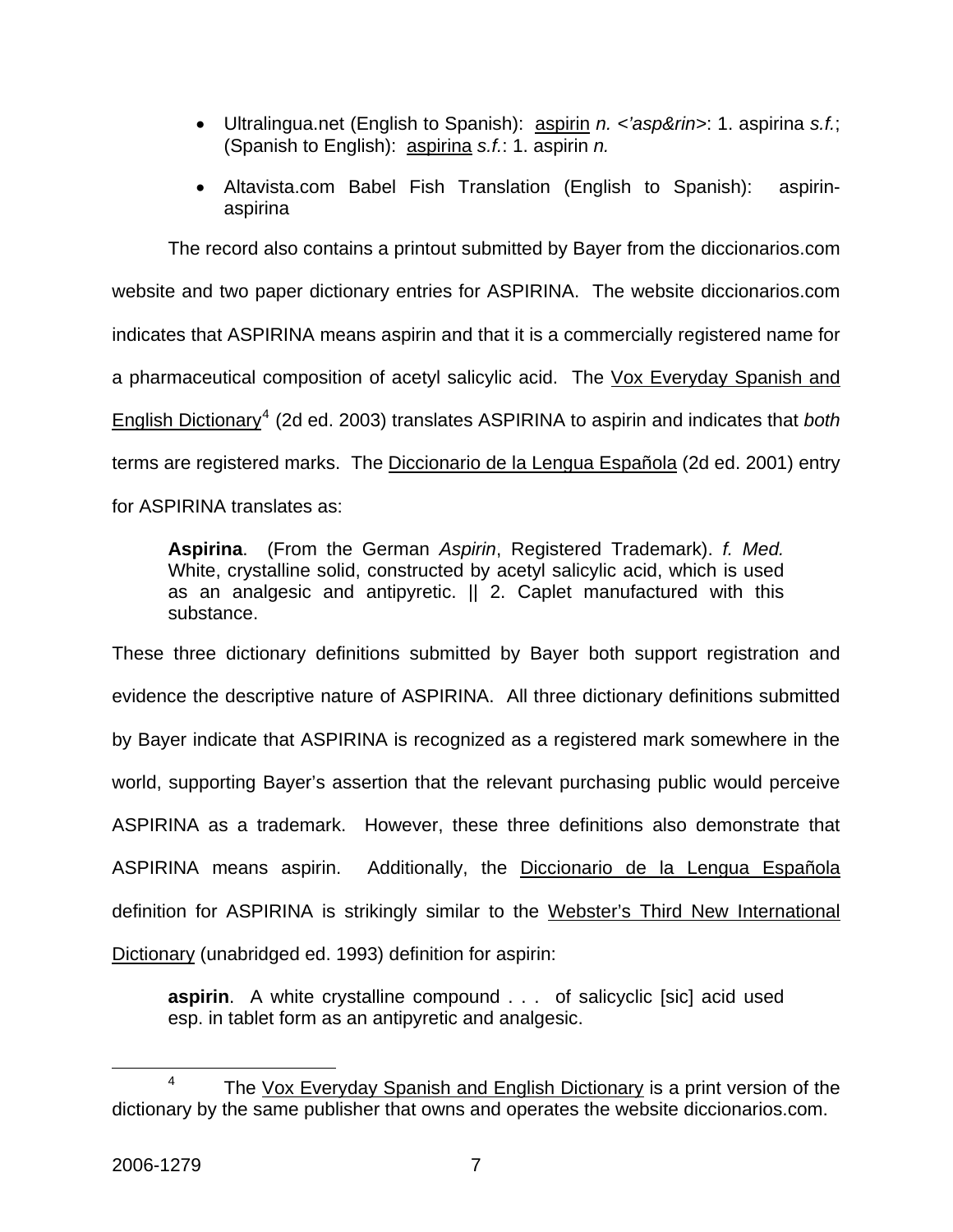Final Decision, slip. op. at 8. The Diccionario de la Lengua Española and Webster's Third New International Dictionary definitions show that ASPIRINA and aspirin describe the same crystalline product used as an analgesic, i.e., that they have the same meaning to the relevant purchasing public. Where the evidence of record is conflicting and supports both registration and refusal of registration, the substantial evidence standard of review dictates that we affirm the Board. Hoover Co. v. Royal Appliance Mfg. Co., 238 F.3d 1357, 1361 (Fed. Cir. 2001).

#### **2. Reliability of Online Definitions and Translations**

Bayer asserts that the four online definitions and translation results submitted by the examining attorney are unreliable and entitled to little weight because they are inaccurate translations from free automated language translation websites. Bayer also asserts that the inaccurate internet translations and uses of Bayer's mark "are not authorized by Applicant" and are therefore not relevant. Internet evidence is generally admissible and may be considered for purposes of evaluating a trademark. See Retail Serv., Inc. v. Freebies Publ'g, 364 F.3d 535, 544-45 (4th Cir. 2004) (considering online dictionaries and websites as evidence of consumer perception of mark); Savin Corp. v. Savin Group, 391 F.3d 439, 454 (2d Cir. 2004) (consulting website evidence to determine similarity of the marks); see also Trademark Manual of Examination Procedures (TMEP) § 710.01(b) (4th ed.) ("Articles downloaded from the Internet are admissible as evidence of information available to the general public, and of the way in which a term is being used by the public. However, the weight given to this evidence must be carefully evaluated, because the source is often unknown."). Definitions available from an online resource that are readily available and as such capable of being verified are useful to determine consumer perception. See In re Red Bull GmbH,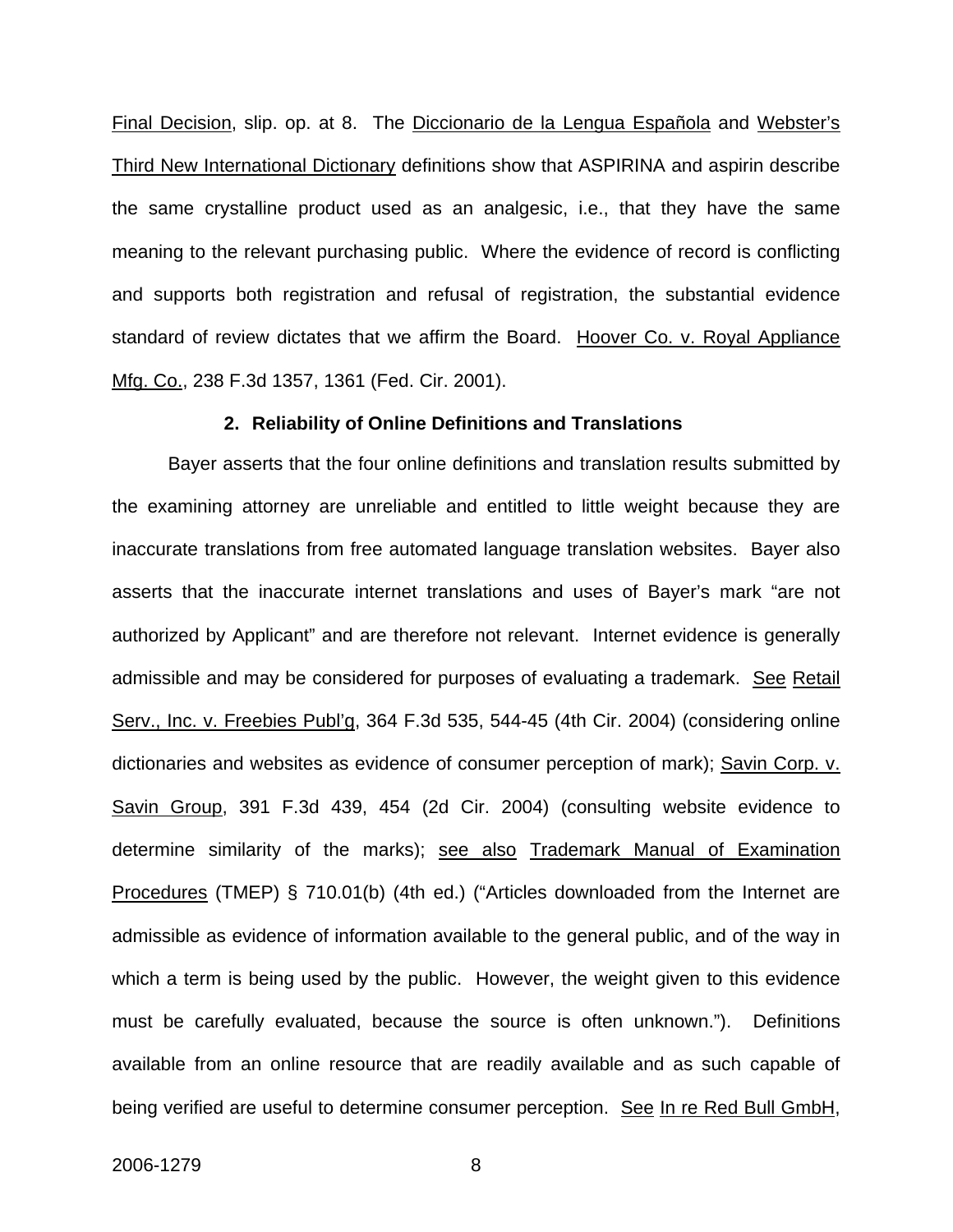78 U.S.P.Q.2d 1375, 1377 (TTAB 2006). The online dictionaries and translations as well as the print dictionary evidence that Bayer submitted and the print dictionary cited by the Board provide substantial evidence that ASPIRINA means "aspirin" and that both terms describe the same class of analgesic goods.

#### **C. Search Engine Reports and Websites**

The examiner also cited a GOOGLE search engine report showing the first ten "hits" for ASPIRINA. The report includes a small amount of Spanish text with each of the ten search results and shows both usage of the term descriptively with respect to analgesic pharmaceutical products (e.g., result 4, "En el centenary de l'aspirina 1897- 1997") and use of ASPIRINA in connection with Bayer's products and as a Bayer trademark (e.g., results 1-2, Bayer's aspirina.com website; result 8, "Aspirina: El Fármaco del Futuro – Bayer SA Chile"). Results 3 and 9 indicate that ASPIRINA is a registered mark, but do not indicate in what geographical region it is protected by a registration. Most of the GOOGLE search results seem to use the term ASPIRINA as an indicator of Bayer's aspirin product and as a trademark.

Bayer asserts that the list of GOOGLE search result summaries is of lesser probative value than evidence that provides the context within which a term is used. We agree. Search engine results—which provide little context to discern how a term is actually used on the webpage that can be accessed through the search result link—may be insufficient to determine the nature of the use of a term or the relevance of the search results to registration considerations. See In re King Koil Licensing Co., Serial No. 76/565,486, 2006 WL 639160, \*2 (TTAB Mar. 2, 2006) (stating that list of internet search results is "not given much weight" because "[t]hese web page excerpts do little to show the context within which a term is used on the web page that could be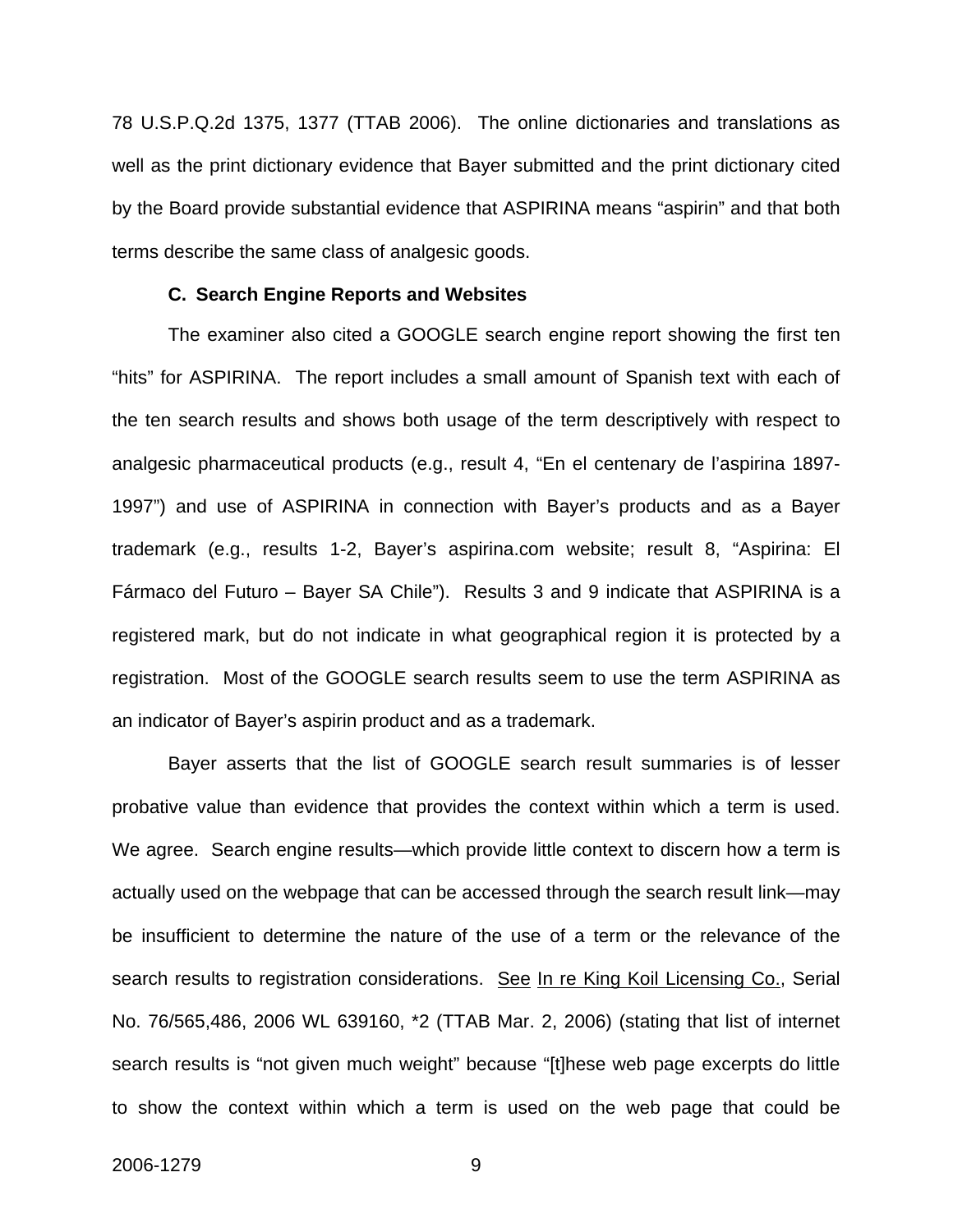accessed by the link"); In re Remacle, Serial No. 75/932,290, 2002 WL 31563187, \*2 n.2 (TTAB Sept. 24, 2002). Web-based information that includes greater context for the use of a term, such as a complete webpage that is accessible as a link within the search engine results, will have greater probative value in determining how a term will be perceived. See In re King Koil, 2006 WL 639160, at \*2. Because the GOOGLE search report provides very little context of the use of ASPIRINA on the webpages linked to the search report, it is of little value in assessing the consumer public perception of the ASPIRINA mark.

The record includes a translation of the content of Bayer's aspirina.com website, which was the first result listed in the GOOGLE search report. The translation of this page substitutes aspirin for the term ASPIRINA and uses the term aspirin in the generic or descriptive sense for products with acetyl salicylic acid without an indication that it is a registered trademark. Bayer asserts that its aspirina.com website was improperly translated from Spanish to English by the GOOGLE translation software, which replaced the registered trademark in the text of the webpage with the English word "aspirin."<sup>[5](#page-10-0)</sup> Bayer also submitted the Spanish version of a portion of its website and the Board considered this evidence.

Taken together, the GOOGLE search report and the translation of Bayer's aspirina.com webpage contain conflicting evidence with respect to descriptiveness and show that consumers are exposed to ASPIRINA as both (1) a registered trademark associated with Bayer and its analgesic goods and (2) a generic or descriptive term for the analgesic goods.

<span id="page-10-0"></span> $\overline{\phantom{a}}$  Google has subsequently blocked use of its free translation software on this webpage in response to Bayer's request.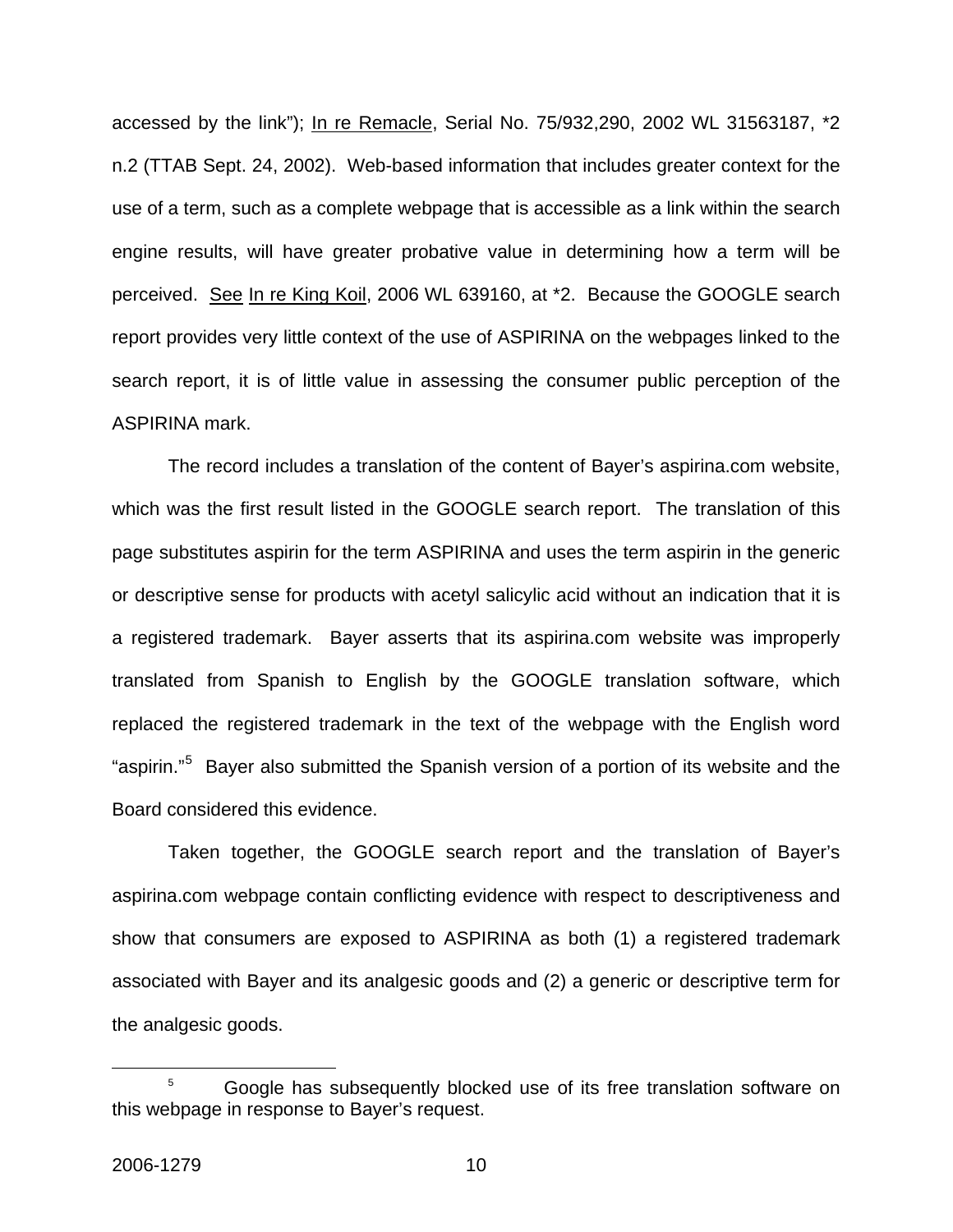#### **D. NEXIS Database Search**

The record also contains NEXIS database evidence consisting of numerous story excerpts that contain the terms ASPIRINA and/or aspirin.The NEXIS story excerpts also provide mixed results. The references to ASPIRINA include discussions of Bayer and Bayer products, as well as references to ASPIRINA as the foreign term for "aspirin."

The Financial Times Information Ltd., El Pais, published an article entitled "Bayer to close Barcelona aspirin factory (La quimica Bayer cierra su historica planta de aspirinas de Barcelona)." Business and Industry, OTC LatinA, published an article that explicitly refers to ASPIRINA as a Bayer internal analgesic product and other articles discussing Bayer's ASPIRINA products in Brazil. One of these articles called Bayer's products "aspirin-based brands" in contrast to using the term aspirin in the generic or descriptive sense. Another Business and Industry article entitled "Bayer Aspirina-better the brand you know-Bayer Aspirina elsewhere" describes Bayer products "Cafiaspirina" (a caffeine and aspirin combination) and Aspirina Efervescente. The story excerpt from Campaign discusses a "Mexican ad for a product called Aspirina (Spanish for aspirin)" and there is no indication in the story that the mark is registered and no evidence that U.S. consumers viewing the article would understand it is referencing Bayer's goods.

Other NEXIS excerpts in the record show use of the term ASPIRINA as the equivalent of the generic English term aspirin. An excerpt from the Richmond Times Dispatch, Travel section, reads: "France, Italy, and Germany, it's Tylenol, although it's pronounced tee-len-ol. Aspirin is pretty close as well. In France, it's aspirine (as-perene) and in Italy it's aspirina (as-per-een-a)." Excerpts from the Chicago Tribune, Los Angeles Times, and the Daily Star refer to ASPIRINA as the Spanish or Portuguese equivalent to the generic term aspirin.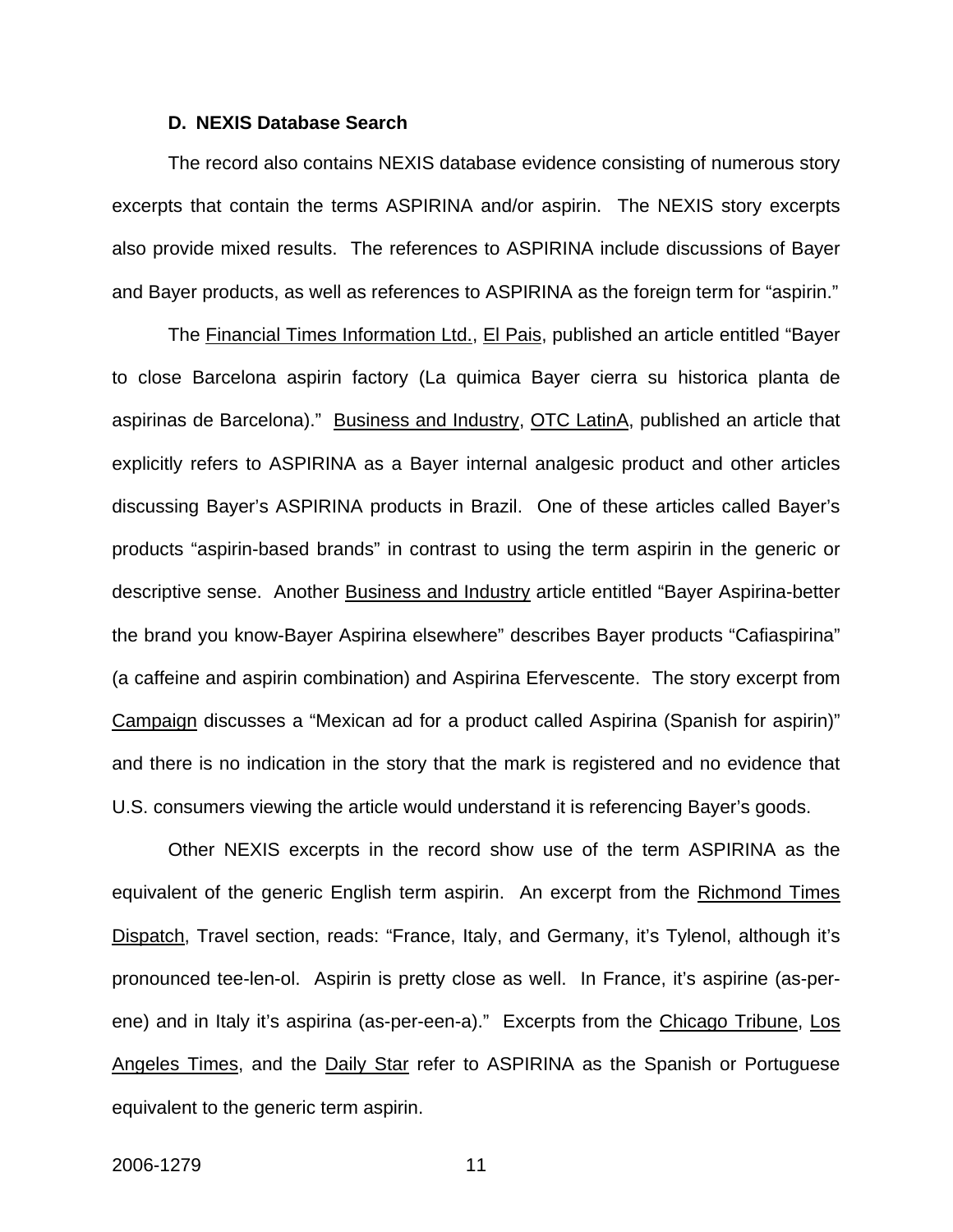Maradona had been around. . . . He knew which medications he could take. . . . Diego had a cold? "Quiero aspirinas – I want aspirin."

#### Los Angeles Times

After a few minutes of language instruction—Where is the aspirin/Onde ha aspirina?—the pupils seemed only to care about learning the phrase, "When is the Portuguese lesson over?"

#### Chicago Tribune

Do you sell aspirin and how much does it cost? Venden Vds. Aspirina? Cuanto cuesta?

#### Daily Star

This evidence demonstrates that potential consumers in this country are also exposed to ASPIRINA as the equivalent of the term aspirin.

The NEXIS stories that were considered by the examining attorney include stories in publications originating in foreign countries, such as the Cambridge Reporter and the British Medical Journal. The Cambridge Reporter story "Tips for the intelligent traveler" equated the term aspirin with the foreign term ASPIRINA (Spanish and Italian) and the British Medical Journal letter to the editor entitled "Low dose aspirin for preventing and treating pre-eclampsia" included citations to other published studies on low dose aspirin or aspirina using these terms in the generic or descriptive sense. El Ritmo de la Noche ran an article entitled "La aspirina y la heroina" or "Aspirin and Heroine," but it is difficult to understand how the term ASPIRINA is being used in this article from the headline alone. The News published a column entitled "Letter from Guadalajara, when prices of medicines hurt," in which the columnist noted:

When campesino ranch hands I work with take ill, we haul out the aspirina. And while "Take two aspirin, some bed rest and call me in a couple days," has long been a parody of lazy sawbones, that inexpensive white pill does wonders.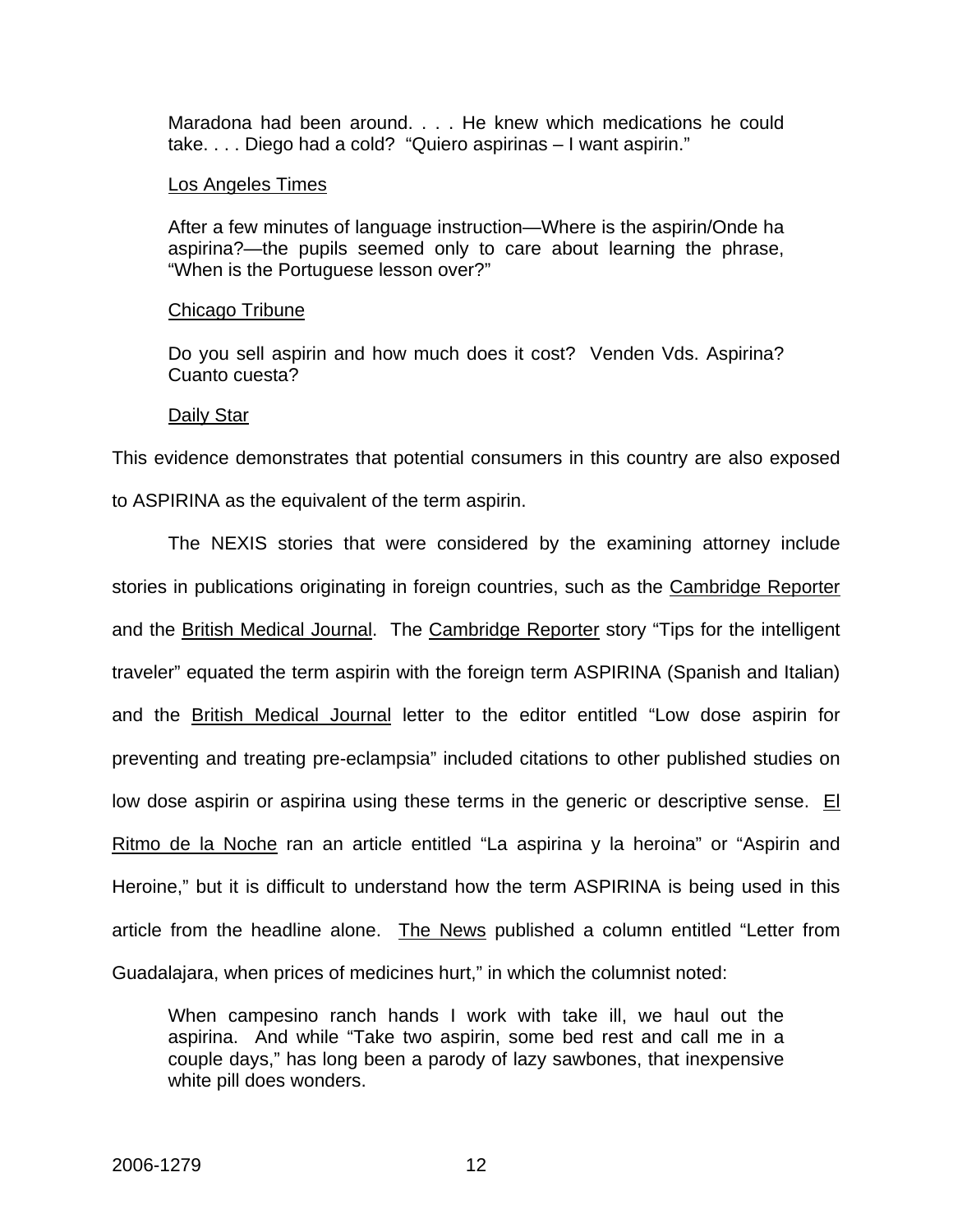That's why more than 500 billion doses of it are taken every day the world over.

Although in the record, the Board refused to consider the NEXIS evidence that originated in these foreign publications, stating that references originating in foreign countries are not probative for purposes of this proceeding. Final Decision, slip. op. at 7 n.3. We do not agree with this conclusory statement. Information originating on foreign websites or in foreign news publications that are accessible to the United States public may be relevant to discern United States consumer impression of a proposed mark. See, e.g., In re King Koil, 2006 WL 639160, at \*2 (assigning some probative value to information of foreign origin); In re Remacle, 2002 WL 31563187, at \*2 (finding use of foreign internet or website information acceptable as internet is a widely-available resource and particularly useful in cases involving "sophisticated medical technology"); In re Cell Therapeutics, Inc., Serial Nos. 75/313,795, 75/313,796, 2003 WL 21979838, \*3-4 (TTAB Aug. 7, 2003) (relying on several NEXIS items from foreign wire services to refuse registration of mark and distinguishing earlier decisions that accorded such evidence little probative value given the sophisticated public and the widespread use of personal computers that increase access to such sources); In re Telechat Network, Inc., Serial No. 76/535,248, 2006 WL 1404223, \*2-3 (TTAB May 11, 2006) (same). The probative value, if any, of foreign information sources must be evaluated on a case-bycase basis. Because of the association of the proposed mark ASPIRINA with a pharmaceutical product, the growing availability and use of the internet as a resource for news, medical research results, and general medical information, we find that the foreign publication evidence in this record carries some probative value with respect to prospective consumer perception in the United States.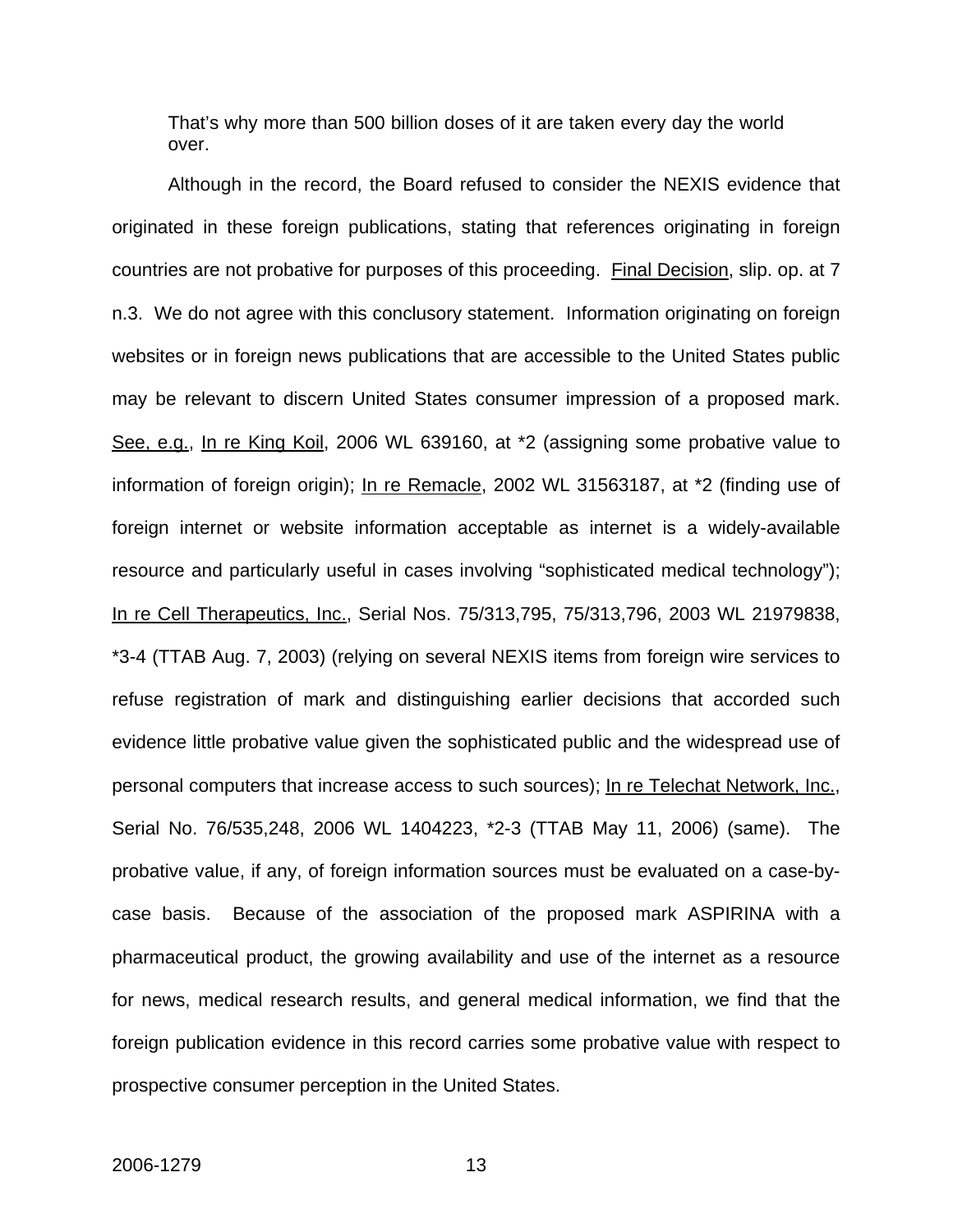The NEXIS evidence of record (including the foreign publications) shows both (1) use of the term ASPIRINA as the equivalent of the generic English term aspirin, and (2) use of the term ASPIRINA to identify Bayer's aspirin-based products. On balance, the NEXIS story excerpts provide substantial evidence to support the Board's determination that ASPIRINA is merely descriptive of analgesic goods to United States consumers.

### **E. Foreign Registration of ASPIRINA**

Bayer asserts that its evidence of registration of ASPIRINA in numerous foreign countries for a long period of time "evidenc[es] Applicant's ownership of trademark rights around the world, including throughout the Spanish speaking world" and provides evidence of consumer perception among potential purchasers of Bayer's products. The Board indicated that these registrations were "immaterial to the issue of inherent distinctiveness and the registerability of the same term in the United States." Final Decision, slip op. at 9. We agree. Evidence of registration in other countries is not legally or factually relevant to potential consumer perception of Bayer's analgesic goods in the United States.<sup>[6](#page-14-0)</sup> It is true that the relevant Spanish-speaking consumer population may include people that travel to other countries or to the United States or consumers that access published print and electronic information originating in other countries. However, the fact that ASPIRINA is registered in numerous Spanish-speaking countries alone is not probative of the relevant consumer population's perception of the mark in the United States.

Bayer also asserts that registrations in Spanish-speaking countries demonstrate that the term ASPIRINA is not a defined term in Spanish and is not merely the Spanish

<span id="page-14-0"></span> <sup>6</sup>  $6$  We do not address here registerability determinations based on foreign registrations under Section 44 of the Lanham Act or registrations proceeding under any applicable treaties or conventions.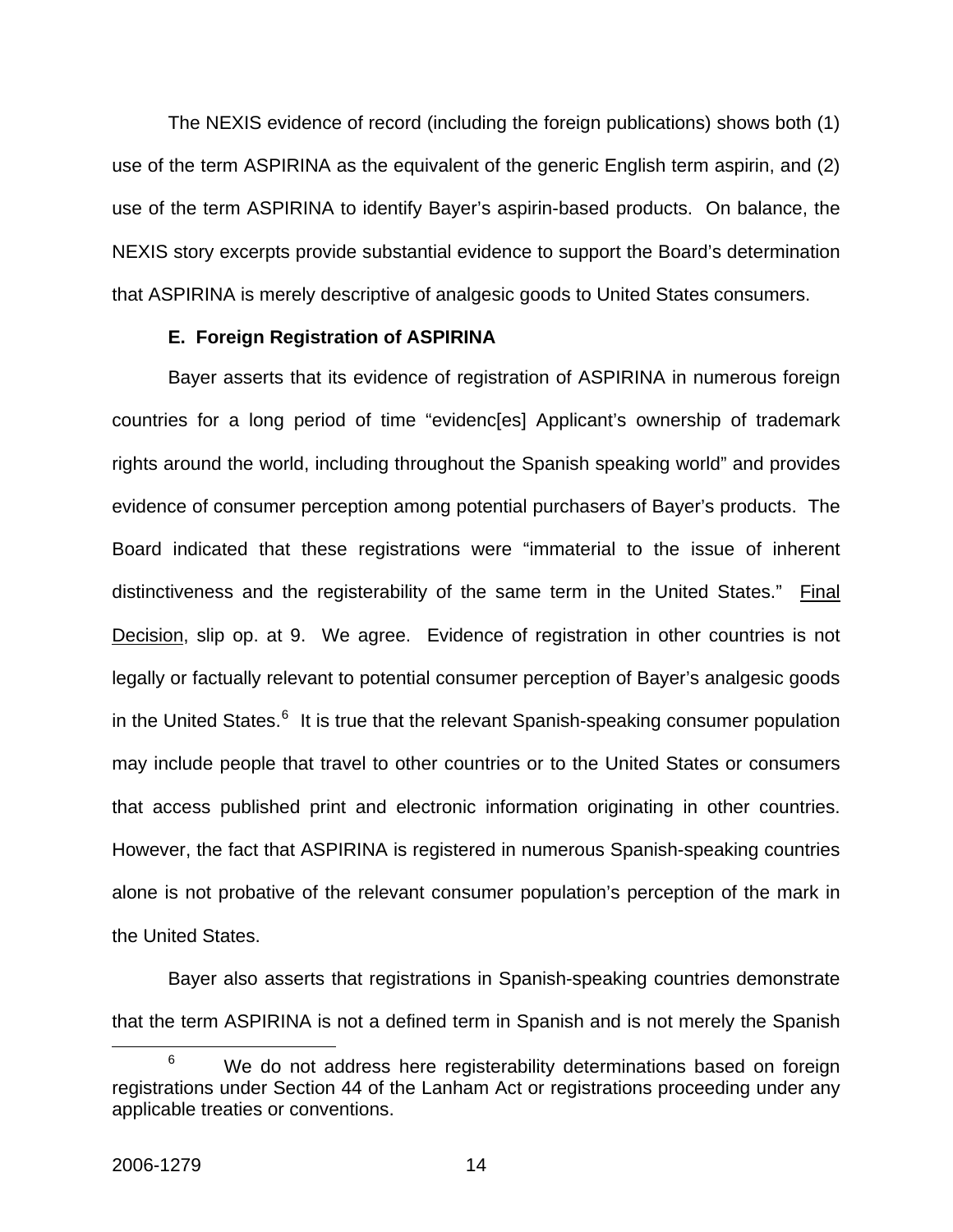equivalent of a descriptive term in the United States. Each country that recognizes some form of trademark protection will have its own body of law and will evaluate a registration request in light of evidence of consumer perception in that country. This is why aspirin is entitled to trademark protection in many other countries though it was found generic for analgesic goods some time ago in the United States. See Bayer, 272 F. at 505. Thus, evidence of registration of ASPIRINA in another country is of little value to our analysis of its entitlement to protection in the United States and we cannot say it overcomes the substantial evidence that otherwise supports the Board's decision in this case.

#### **II.**

As the Board noted, there is conflicting evidence in the record as to whether the term ASPIRINA is merely descriptive of analgesic goods as a variation or misspelling of aspirin. We are not, however, reviewing this decision de novo. Under the deferential substantial evidence standard of review, the Board's decision must be affirmed. Where two different conclusions may be warranted based on the evidence of record, the Board's decision to favor one conclusion over the other is the type of decision that must be sustained by this court as supported by substantial evidence. In re Jolley, 308 F.3d 1317, 1329 (Fed. Cir. 2002); see also Hoover Co. v. Royal Appliance Mfg. Co., 238 F.3d 1357, 1361 (Fed. Cir. 2001) ("The possibility of drawing two inconsistent conclusions from the evidence does not prevent the board's finding from being supported by substantial evidence." (internal citation omitted)). We find that there is sufficient evidence as a reasonable mind might accept as adequate to support the Board's finding that ASPIRINA is merely descriptive.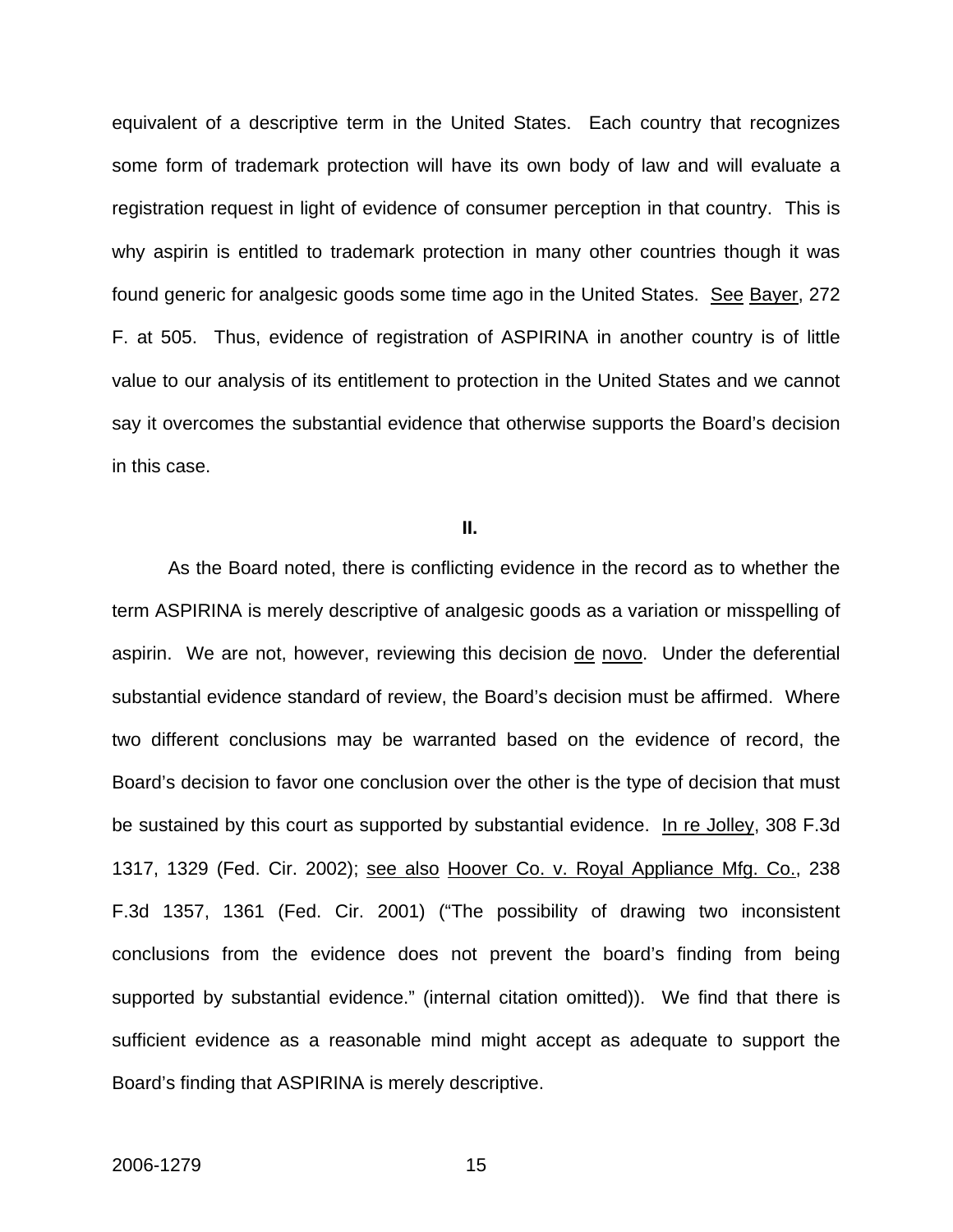# **CONCLUSION**

For the foregoing reasons, the decision of the Board is

# AFFIRMED.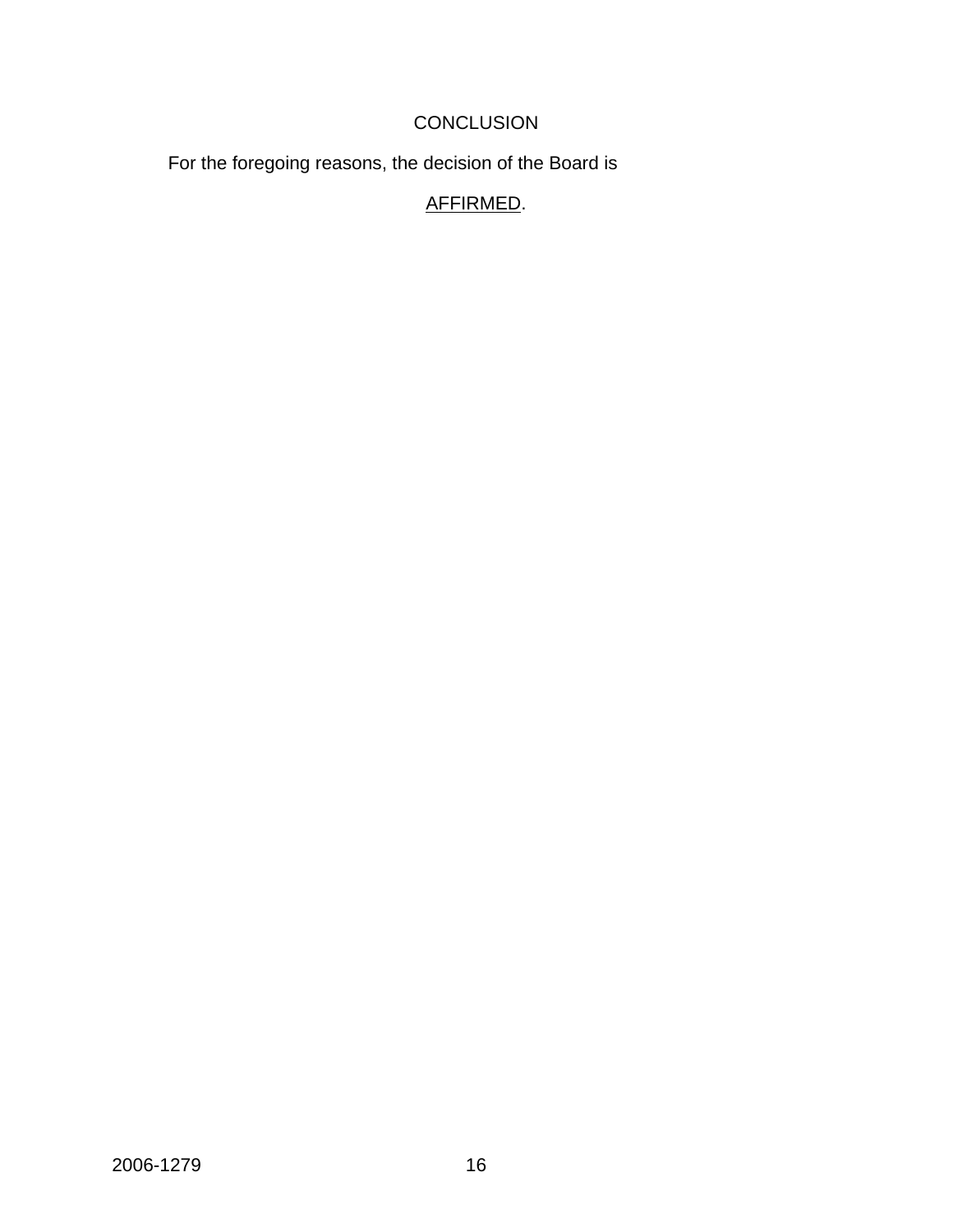# **United States Court of Appeals for the Federal Circuit**

 2006-1279 (Serial No. 78/212,751)

#### IN RE BAYER AKTIENGESELLSCHAFT

NEWMAN, Circuit Judge, dissenting.

I respectfully dissent. The role of the trademark is to identify the source and thus the quality of goods in trade, thereby serving the public interest as well as the private interests of commerce. Yet the panel majority denies this role to the Bayer trademark ASPIRINA, apparently because the mark is similar to a generic word in the United States. That is not the criterion that determines trademark status. The correct criterion is whether, as to the specific mark ASPIRINA, it serves to associate the goods with their source, such that Bayer and the public are entitled to the safeguards and charged with the burdens of trademark recognition.

It is undisputed that ASPIRINA has been used as a trademark for more than a hundred years, and is registered to Bayer in thirty-four countries. For example, the mark ASPIRINA was registered in Mexico in 1908. The PTO in denying registration took pains to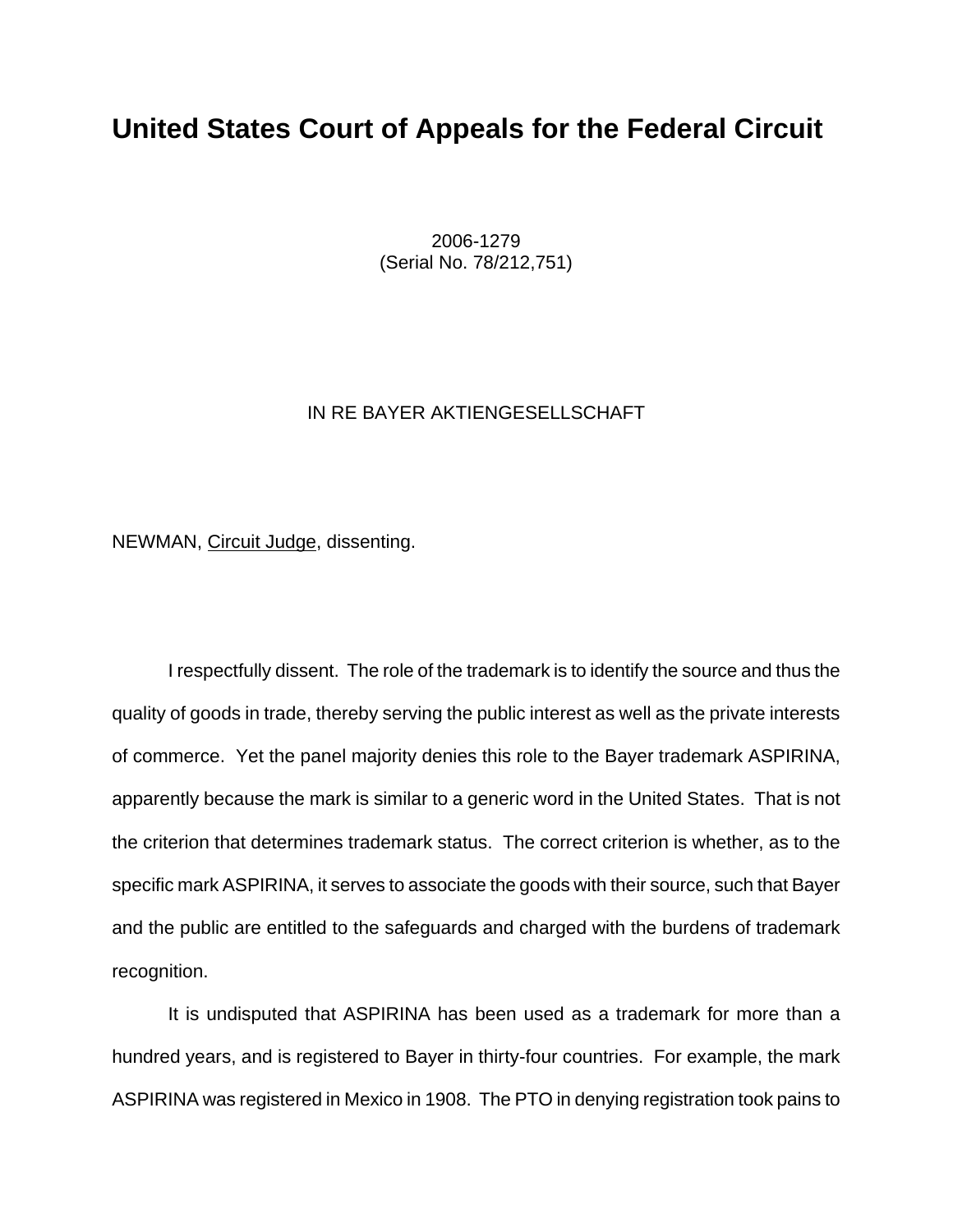qualify that it is not holding that ASPIRINA is a common or generic word; instead the PTO held that ASPIRINA is "merely descriptive." Descriptive terms are not excluded from trademark status, although they must meet a higher burden. See 1 McCarthy on Trademarks and Unfair Competition \\$4:6 (4th ed. 2007) ("descriptive terms with secondary meaning are, indeed, deserving of the label 'trademark'").

It is not disputed that ASPIRINA is a coined word that was created for trademark purposes, and has no other origin. The record shows no usage of ASPIRINA, in any country including the United States, other than as a trademark in association with a product provided by Bayer. The panel majority recognizes this significant fact, acknowledging that "[a]ll three dictionary definitions submitted by Bayer indicate that ASPIRINA is recognized as a registered mark somewhere in the world, supporting Bayer's assertion that the relevant purchasing public would perceive ASPIRINA as a trademark." Maj. op. at 7. The Diccionario de la Lengua Española, Vigesimal Segundo Edition (2001), the official Spanish language dictionary published by the Real Academia Española, contains the following definition:

**aspirina**. (Del al. Aspirin, marca reg.) F. Med. Sólido blanco, cristalino, constituido por ácido acetil salicilico, que se usa como analgésico y antipirético. ║ 2. Comprimido fabricado con esta sustancia.

Diccionario p. 232, website at http://www.rae.es. The PTO provided the following translation:

aspirina. (From the German Aspirin, Registered Trademark). f. Med. White, crystalline solid, constituted by acetyl salicylic acid, which is used as an analgesic and antipyretic  $\parallel$  2. Caplet manufactured with this substance.

PTO Br. at 7.

2006-1279 2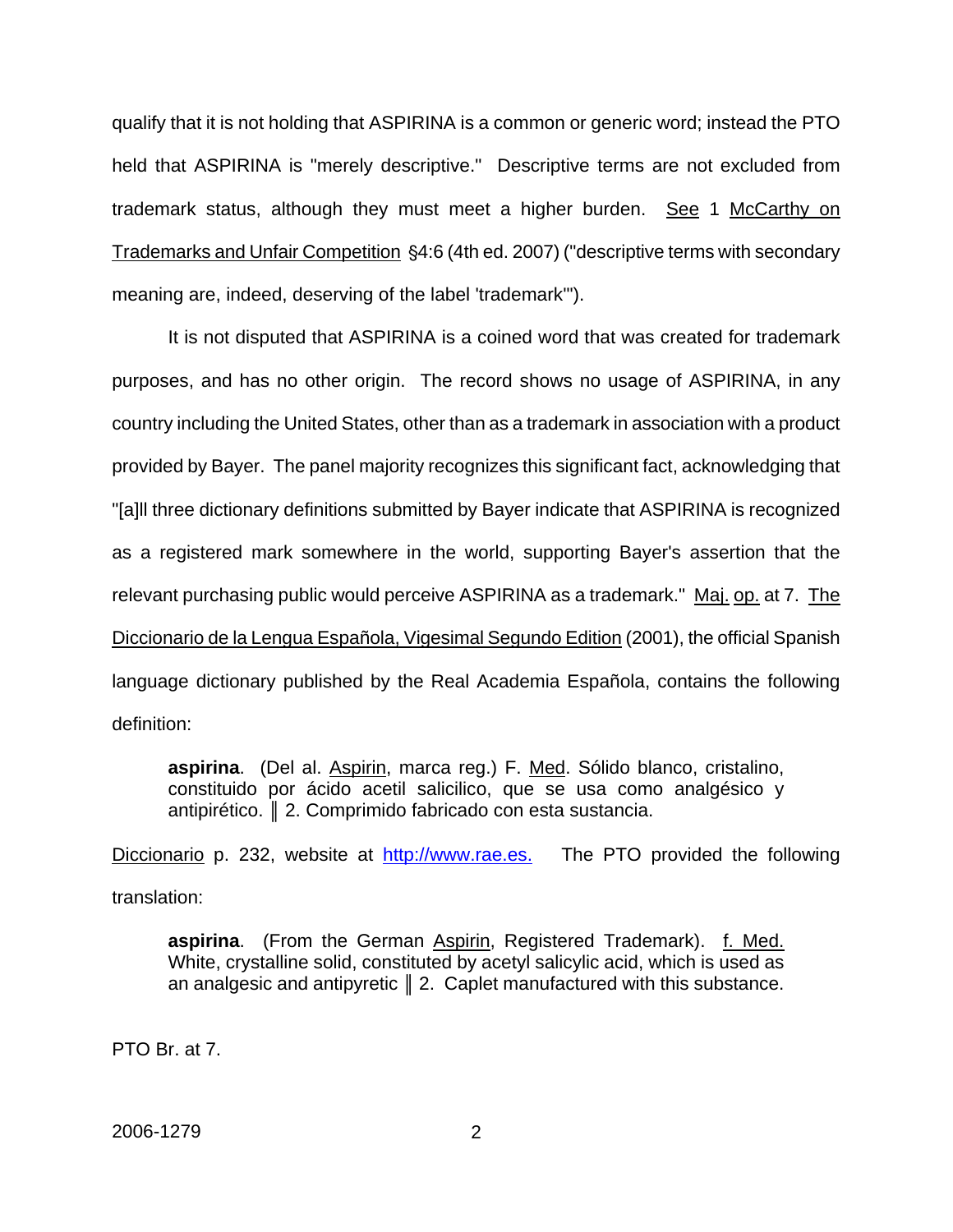Spanish/English dictionaries, like the Vox Everyday Spanish and English Dictionary ("aspirina<sup>®</sup> nf aspirin<sup>®</sup>") show the trademark status. The Internet cite "diccionarios.com" similarly recognizes ASPIRINA's trademark status ("Aspirina, del Al. Aspirin, nombre comercial registrado," which translates to as "Aspirina, from the German Aspirin, registered trademark"). The Board gave dispositive weight to a few Internet sites that did not include the trademark designation. This was incorrect, for there was no evidence of use of ASPIRINA other than as a trademark. $1$  The record contains no evidence of generic usage in the marketplace. To the contrary, the dictionaries and the great weight of usage show ASPIRINA as a trademark.

Commercial policy and international treaty obligations do not favor depriving trademark owners of valuable commercial rights. See Paris Convention for the Protection of Industrial Property of March 20, 1883, Article 10bis ("The countries of the Union are bound to assure nationals of such countries effective protection against unfair competition [including prohibiting] indications or allegations liable to mislead the public as to the nature, the manufacturing process, the characteristics, the suitability for their purpose, or the

<span id="page-19-0"></span> $\overline{a}$ 1 Bayer states that it has requested correction of the improper online uses. The policing of well-known trademarks is well known to proprietors. See 2 McCarthy on Trademarks and Unfair Competition §12:1 (4th ed. 2007) (discussing the importance of policing improper trademark use by others, "[s]ometimes genericide occurs as a result of the trademark owner's failure to police the mark, resulting in widespread usage by competitors leading to a perception of genericness"). Such "widespread usage" is not here suggested.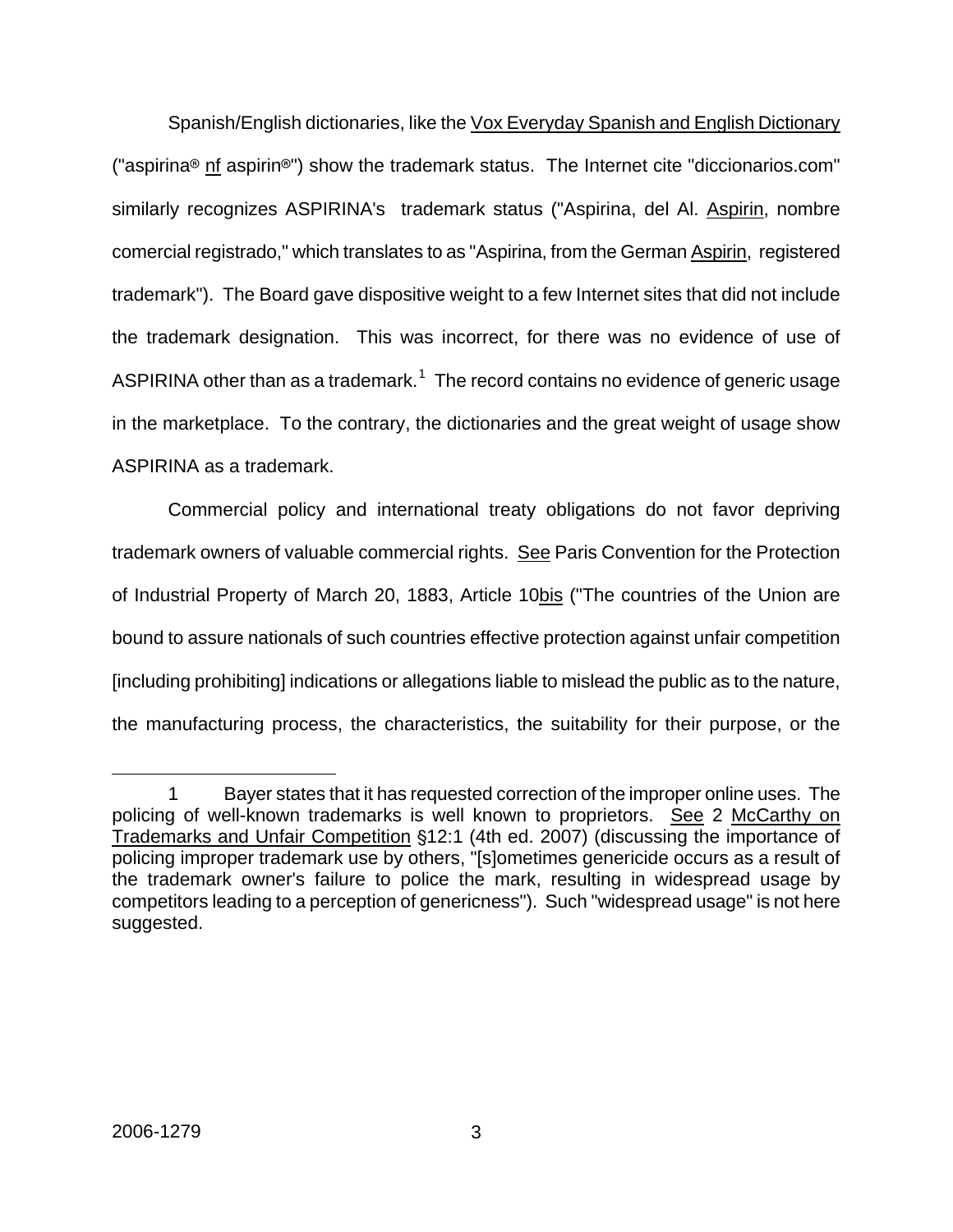quality, of the goods.") As recognized in the Agreement on Trade-Related Aspects of Intellectual Property Rights, Annex 1C (Apr. 15, 1994) ("use of a trademark in the course of trade shall not be unjustifiably encumbered by special requirements"), public and private interests are served by recognition of trademark rights, not their gratuitous eradication.

The trademark status of ASPIRINA was not shown to have been eliminated in any country, and the record shows no challenge to its trademark status in the United States. The PTO Board avoided ruling that ASPIRINA is generic, although on this appeal the PTO Solicitor argued, for the first time, that ASPIRINA is generic because "aspirin" is generic. The Solicitor argued that "[w]ere it not the case, simply adding an 'a' to words like 'vitamin,' 'penicillin,' or 'ibuprofen,' would miraculously transform each of these generic terms into registrable trademarks." PTO Br. at 20. Such a miracle was long ago achieved at the PTO; see, e.g., UN-ASPIRIN, U.S. Reg. No. 1311932; ASPIRIN 911, U.S. Reg. No. 2930100; VITA-MIND, U.S. Reg. No. 2944356; VITA-MAN D, U.S. Reg. 2316584; SUPER-VITAMINS, U.S. Reg. No. 0695090; THE TEA.COM, U.S. Reg. No. 3110603; TEA LC, U.S. Reg. No. 2978632; iPHONE, U.S. Reg. No. 2293011. In Sperry Rand Corp. v. Sunbeam Corp., 442 F.2d 979 (CCPA 1971) the court held that the mark LEKTRONIC, although differing by only one letter from "electronic," is not merely descriptive and is capable of trademark status. The question is not how many letters in a word are changed; the question is whether trademark significance is possessed. Mishawaka Rubber & Woolen Mfg. Co. v. S.S. Kresge Co., 316 U.S. 203, 205 (1942) ("The protection of trade-marks is the law's recognition of the psychological function of symbols. If it is true that we live by symbols, it is no less true that we purchase by them.")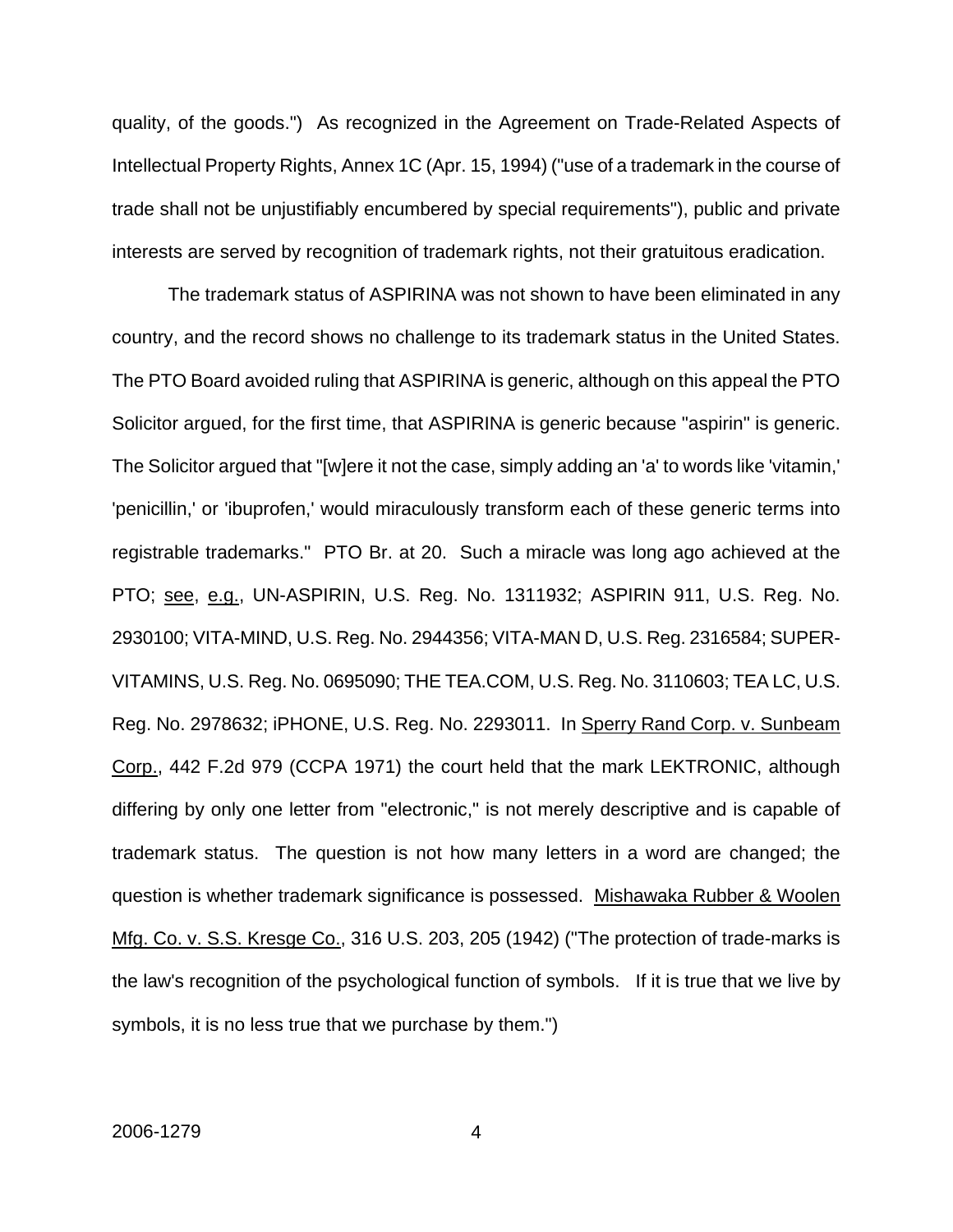The panel majority errs in ruling that foreign trademark status is irrelevant because foreign nations have different trademark laws. Maj. op. at 14-15. National and international trademark systems take cognizance of trademark status in other countries, for the international movement of goods and persons requires avoidance, not facilitation, of commercial confusion and deception. See Paris Convention, Article 6quinquies ("Every trademark duly registered in the country of origin shall be accepted for filing and protected as in the other countries of the Union . . . . In determining whether a mark is eligible for protection, all the factual circumstances must be taken into consideration, particularly the length of time the mark has been in use"). The status in other countries of a well-known foreign-origin mark for an established product in wide use is not irrelevant to its treatment in the United States legal system, whether for purposes of federal registration or consumer and source protection. Persons in the United States may know the mark ASPIRINA from foreign markets, where goodwill has inhered for a century of sole source of the product. In a recent decision considering issues of foreign marks, the court observed that: "Trademark is, at its core, about protecting against consumer confusion and 'palming off.' There can be no justification for using trademark law to fool immigrants into thinking that they are buying from the store they liked back home." Grupo Gigante SA de CV v. Dallo & Co., 391 F.3d 1088, 1094 (9th Cir. 2004) (footnote omitted).

The issue here is not one of extra-territoriality of unregistered marks, as the panel majority suggests, but of registration of a well-known foreign mark when the legal requirements for United States registration have been met. See In re International Flavors & Fragrances, Inc., 183 F.3d 1361, 1368 (Fed. Cir. 1999) ("Federal registration provides a useful means for the public to provide enhanced legal protections to a common law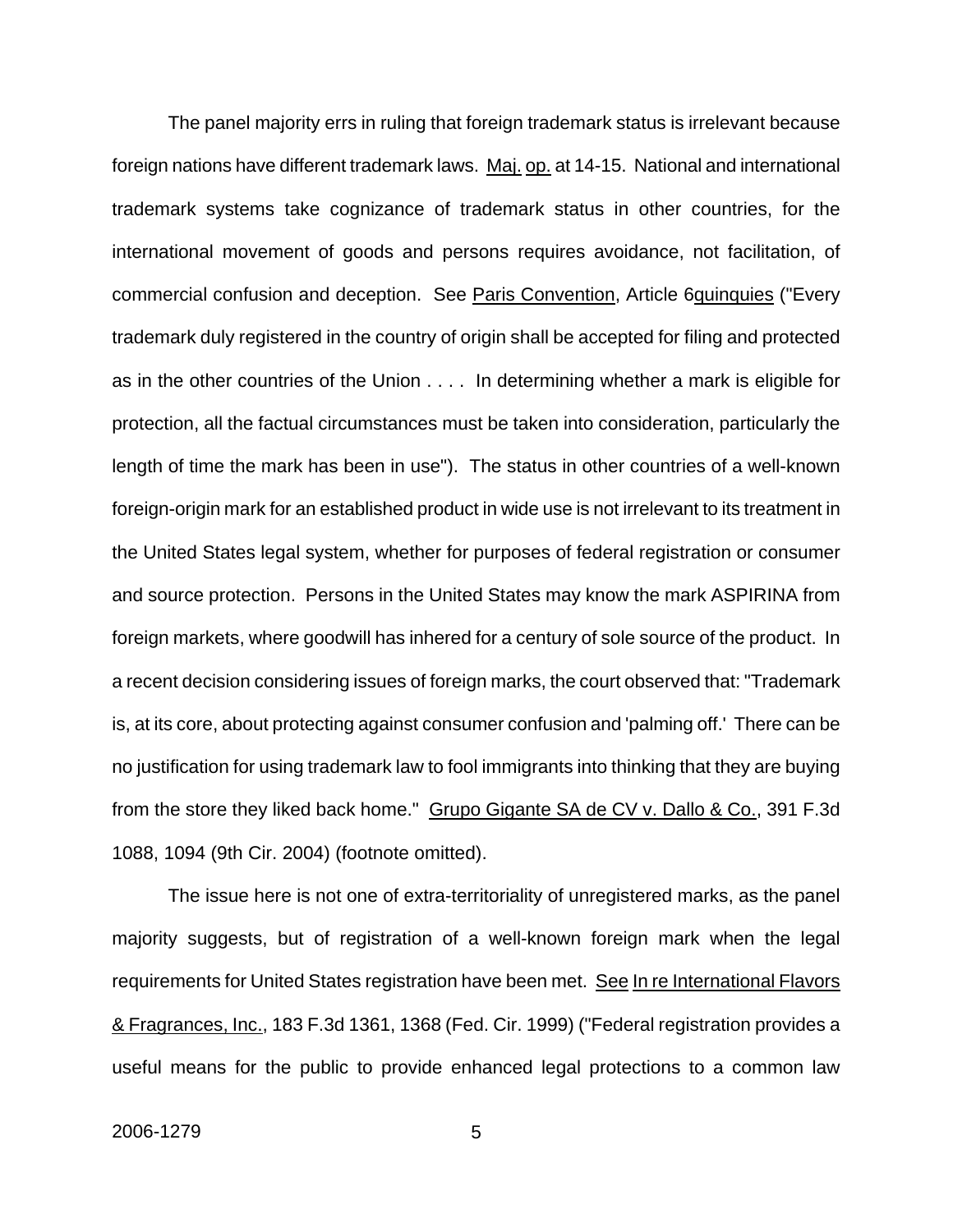property right in exchange for protection of the public against palming off and misrepresentation in the marketplace.") It is highly inappropriate to gratuitously deprive the holder of a valuable property right, a mark having long international stability and repute, of the safeguards and benefits of federal registration. To deny the statutory federal registration, there must be clear and convincing evidence of the invalidity of that property right and a sound public interest served by its forfeiture. See In re Trade-Mark Cases, 100 U.S. 82, 92 (1879) ("The right to adopt and use a symbol or a device to distinguish the goods or property made or sold by the person whose mark it is, to the exclusion of use by all other persons, has long been recognized by the common law [to be] a property right  $\dots$ .")

The principle that law abhors a forfeiture is imbedded in our jurisprudence, and it is noteworthy that the decision of the PTO left the door open for proceedings such as a showing of secondary meaning in the United States. See McCarthy, supra. However, the panel majority goes farther than the PTO and holds that the ASPIRINA mark is simply the translation of a generic word, thereby slamming shut the PTO's open door. Although the panel majority acknowledges that the issue of whether ASPIRINA is a generic word was not before the Board and is not before this court, the majority holds it unregistrable because it is similar in "appearance, sound, and meaning" to the generic English word "aspirin." Thus the court holds that because "aspirin" is generic, so is ASPIRINA. There was no hearing on the issue of genericness. See In re Merrill Lynch, Pierce, Fenner, and Smith, Inc., 828 F.2d 1567, 1571 (Fed. Cir. 1987) ("The burden of showing that a proposed mark is generic remains with the Patent and Trademark Office [and requires a] 'substantial showing by the Examining Attorney . . . . " (quoting The Trademark Manual of Examining Procedure